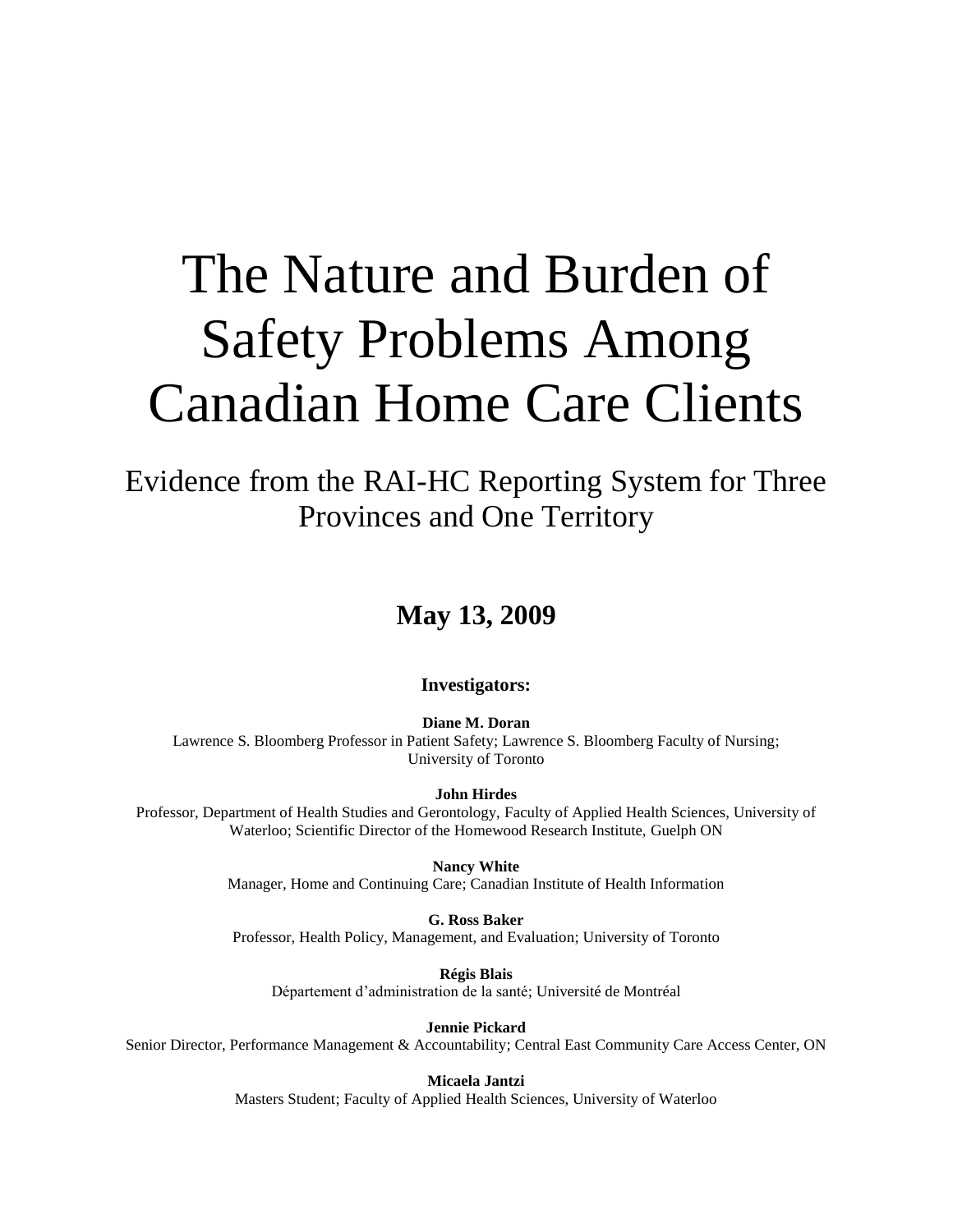# **Table of Contents**

## **List of Tables**

| Table 3. Percentage Distribution of Safety Risks Among Home Care Clients at Intake 15      |  |
|--------------------------------------------------------------------------------------------|--|
| Table 4. Potential Adverse Events Amongst Canadian HC Clients: New Fall; Unintended Weight |  |
|                                                                                            |  |
|                                                                                            |  |
| Table 6: Home Care Stakeholder Ratings of Safety Risk and Adverse Event Indicators  22     |  |
| Table 7: Patient Safety Risk Factors Identified through the RAI-HC Assessment Tool 30      |  |
| Table 8: Patient Safety Incidents Identified through the RAI-HC Assessment Tool  31        |  |

# **List of Figures**

| Figure 2: Modification of the WHO Conceptual Framework, Incorporating RAI Data Elements 28 |  |
|--------------------------------------------------------------------------------------------|--|





The Nature and Burden of Safety Problems Among Canadian Home Care Clients

Investigators:

Doran, Diane Hirdes, John White. Nancy Baker, G. Ross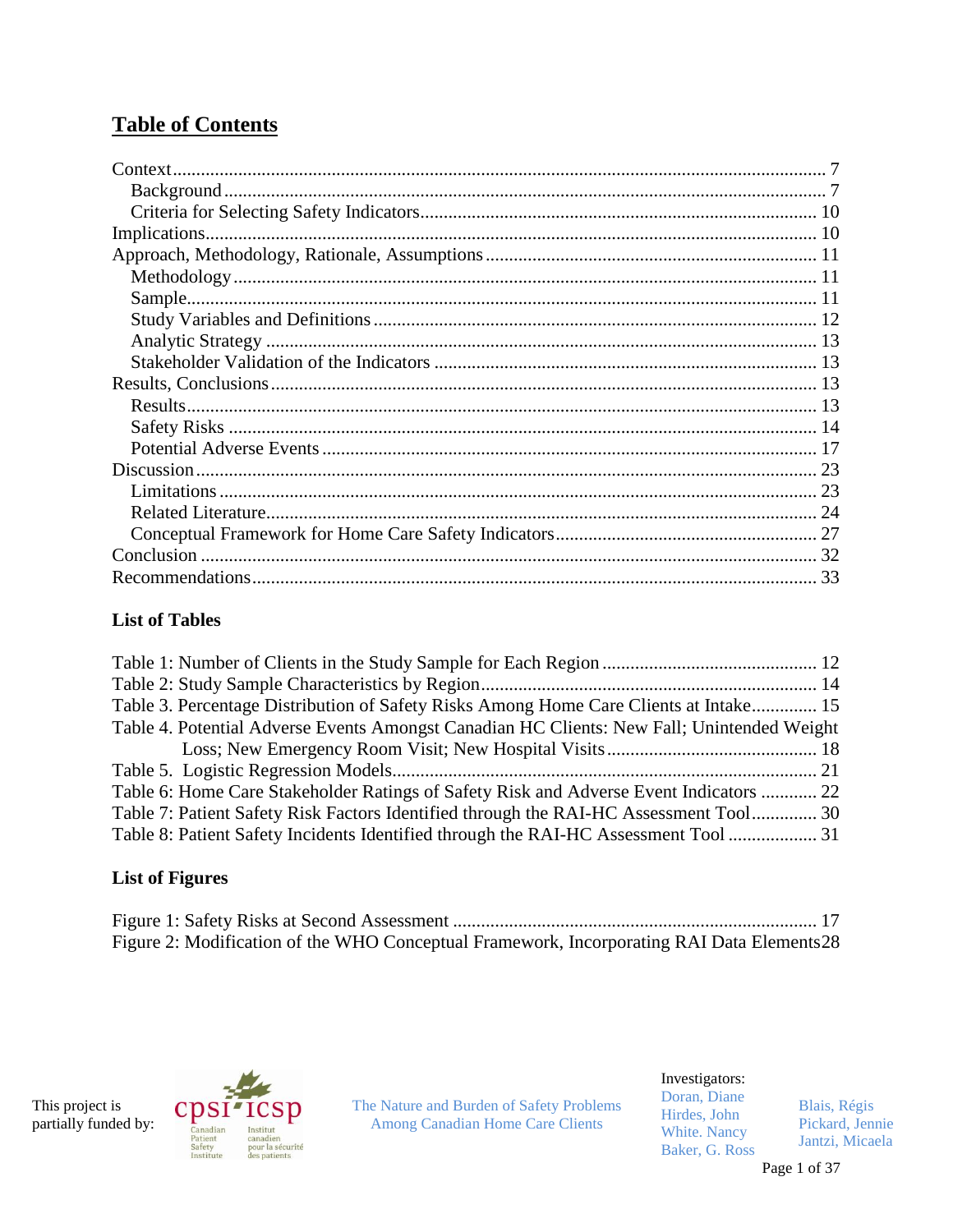# **Acknowledgement**

We gratefully acknowledge the Canadian Patient Safety Institute (CPSI) for funding this research. We also acknowledge the contribution of Nancy White, Manager, Home and Continuing Care, Canadian Institute of Health Information. The opinions, results and conclusions are those of the authors. No endorsement by the funding agency is intended or should be inferred.

This project is partially funded by:



The Nature and Burden of Safety Problems Among Canadian Home Care Clients

Investigators:

Doran, Diane Hirdes, John White. Nancy Baker, G. Ross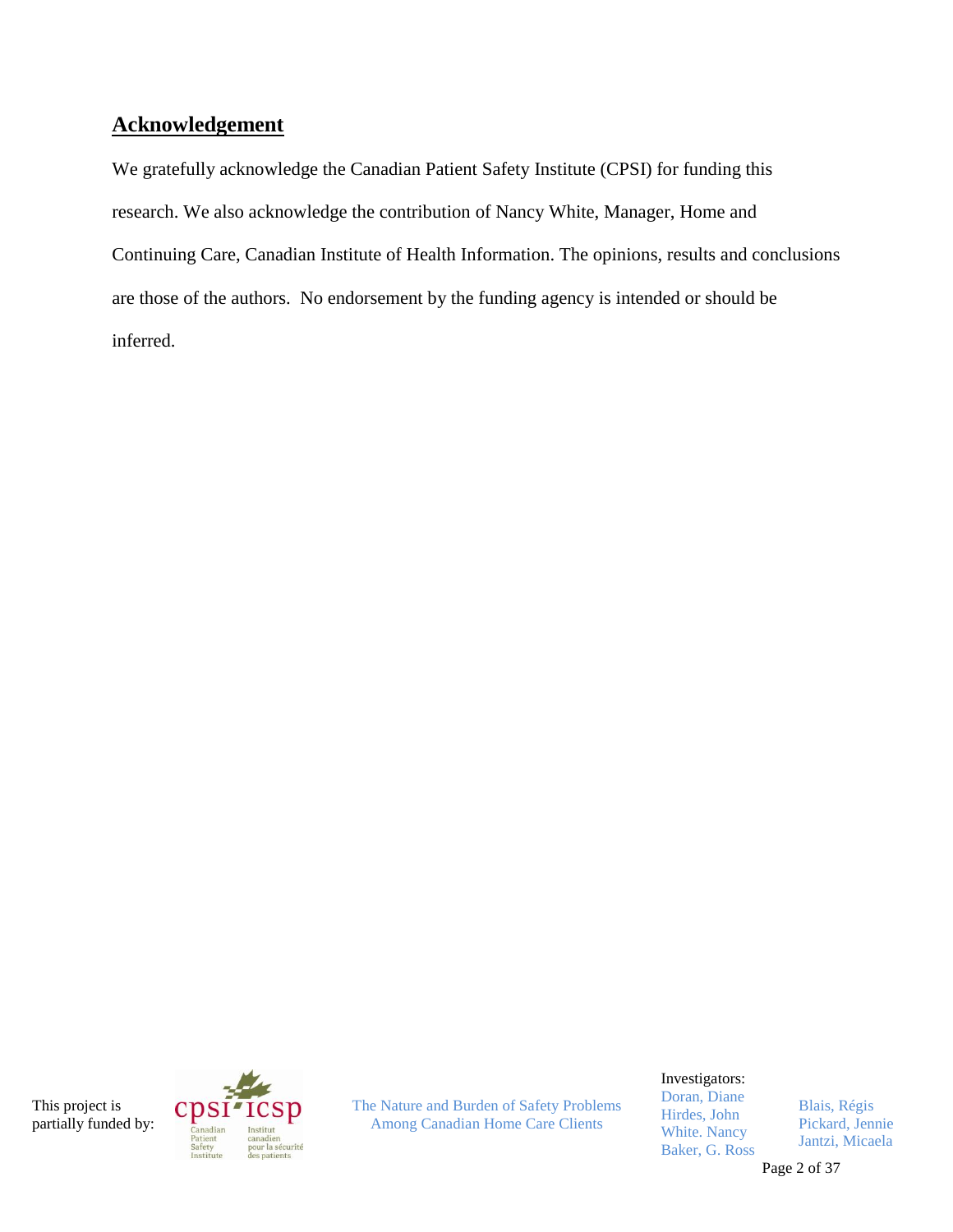## **Main Messages**

#### **Objective**:

The objective of this study was to assess the burden of safety problems among Canadian home care (HC) clients.

#### **Methodology**:

The study methodology involved a secondary analysis of data collected through the Canadian Home Care (HC) Reporting System, which utilizes the RAI-HC© assessment tool. The study sample consisted of all home care clients who qualified to receive a RAI-HC assessment from Ontario, Nova Scotia, Winnipeg Regional Health Authority, and Yukon Territory for the 2003 - 2007 reporting period.

#### **Key Findings**:

The majority of HC clients were in the 75+ age range, female, living with someone else, and cognitively intact. The incidence of new fall was 11%; unintended weight loss 10%; new emergency room visit 8.3%; new hospital visit 7.7%; decline in cognitive performance 5.7%; urinary tract infection 1.9%; deterioration in pressure ulcer 1.8%; new pressure ulcer 1.7%; pneumonia 0.9%; new bowel problem 0.8%; dehydration 0.7%; and caregiver decline 3.3%. Homecare clients presented with multiple risk factors, such as polypharmacy, living alone, and no recent medication review. These risk factors were differentially related to potential adverse outcomes. For example, the odds of emergency room visits increased with history of two or more falls (OR=1.2), cancer diagnosis (OR=1.2), receiving anxiolytic medication (OR=1.2), receiving antidepressant medication  $(OR=1.4)$ , and polypharmacy  $(OR=1.5)$ . It decreased with lower selfreliance (OR=0.9) and activities of daily living (0.8).

This project is partially funded by:



The Nature and Burden of Safety Problems Among Canadian Home Care Clients

Investigators: Doran, Diane Hirdes, John White. Nancy Baker, G. Ross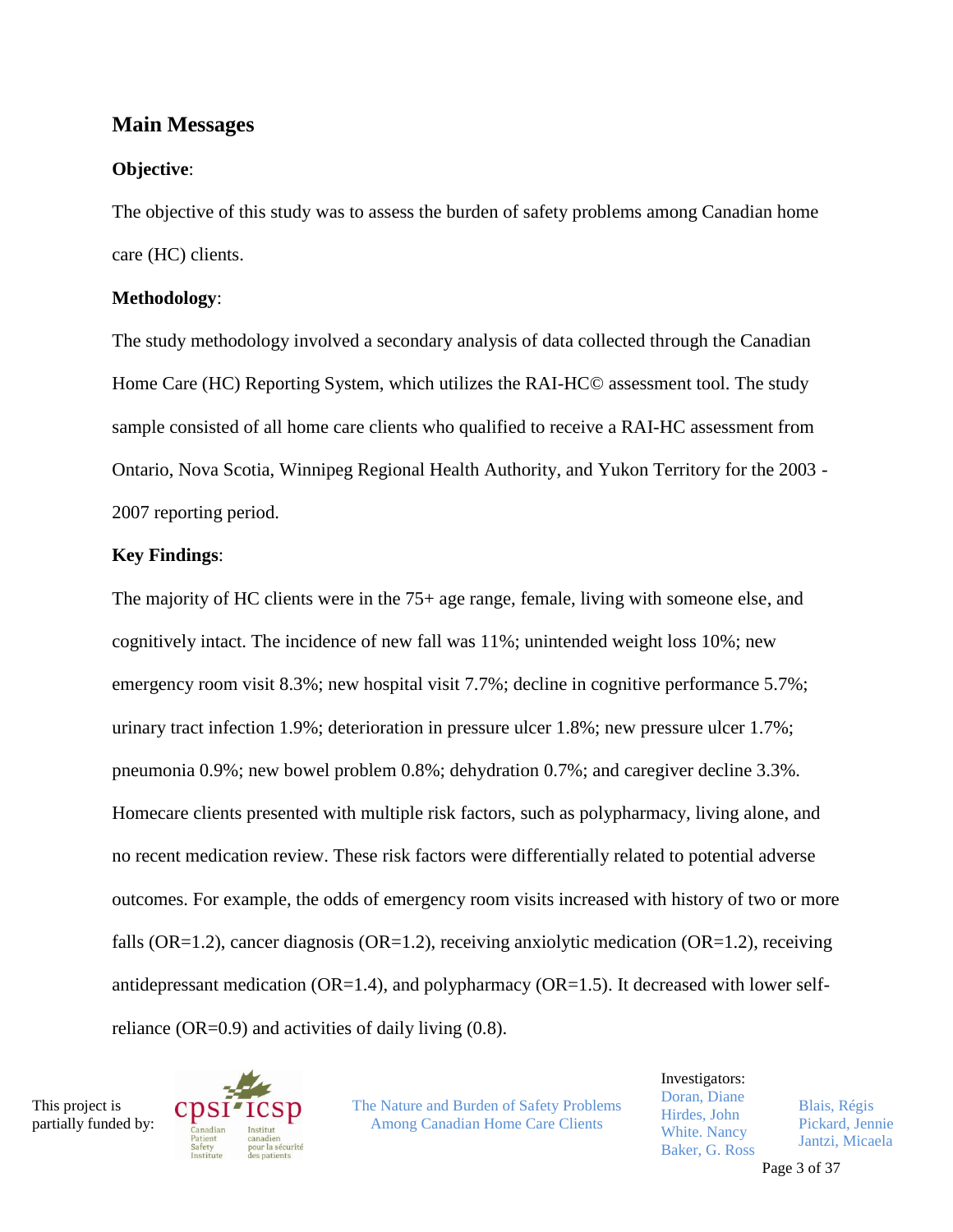#### **Conclusion**:

The RAI-HC© assessment tool provides valuable information about adverse outcomes and risk factors for Canadian home care clients. New fall and emergency room visits were among the most frequent adverse outcomes. Many of the safety risk factors are modifiable but require client behaviour change, health provider behaviour change, and health system policy change. Policies should be developed to encourage best practice related to risk mitigation.

This project is partially funded by:



The Nature and Burden of Safety Problems Among Canadian Home Care Clients

Investigators:

Doran, Diane Hirdes, John White. Nancy Baker, G. Ross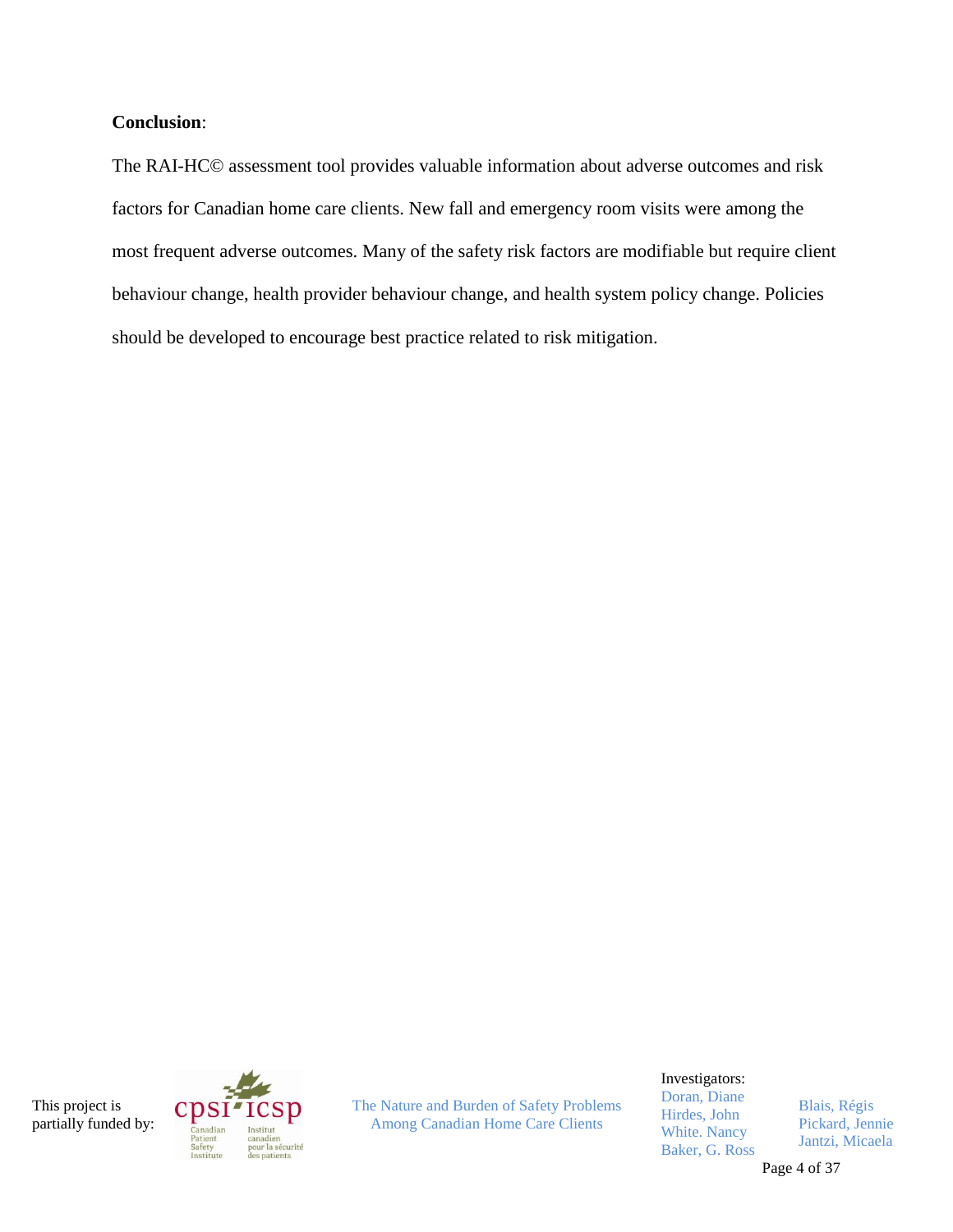#### **Executive Summary**

In "The Nature and Burden of Safety Problems among Canadian Home Care Clients", the researchers build on recent research in patient safety issues and growing concerns about the nature and burden of home care patient safety. Findings in this study contribute to an understanding of the magnitude of these patient safety concerns in Canada. Doran and colleagues set out to explore and identify the nature and prevalence of patient problems among Canadian homecare clients, using the RAI-HC Assessments tool, and secondly to develop comparative patient safety indicators in homecare.

The study methodology involved a secondary analysis of data collected through the Canadian Home Care (HC) Reporting System, which utilizes the RAI-HC© assessment tool. The study sample consisted of all home care clients who qualified to receive a RAI-HC assessment from Ontario, Nova Scotia, and Winnipeg Regional Health Authority for the 2003 -2007 reporting period. HC clients who are expected to receive service for 60 days or longer receive a RAI-HC assessment. There were a total of 238,958 cases available for analysis; 205,953 from Ontario, 26,751 from Nova Scotia, and 6,254 from Winnipeg Regional Health Authority.

The most prevalent safety risk in this study was polypharmacy, followed by decline in physical function and emergency room visits. There were significant regional differences in the prevalence of safety risks. For homecare clients the most prevalent safety risks were polypharmacy, decline in physical function, decline in cognition, and history of falling. For family members/informal caregivers, the most predominant safety risk is living with someone who demonstrates aggressive behaviour and exposure to second hand smoke, again, with regional variations.

This project is partially funded by:



The Nature and Burden of Safety Problems Among Canadian Home Care Clients

Investigators: Doran, Diane Hirdes, John White. Nancy Baker, G. Ross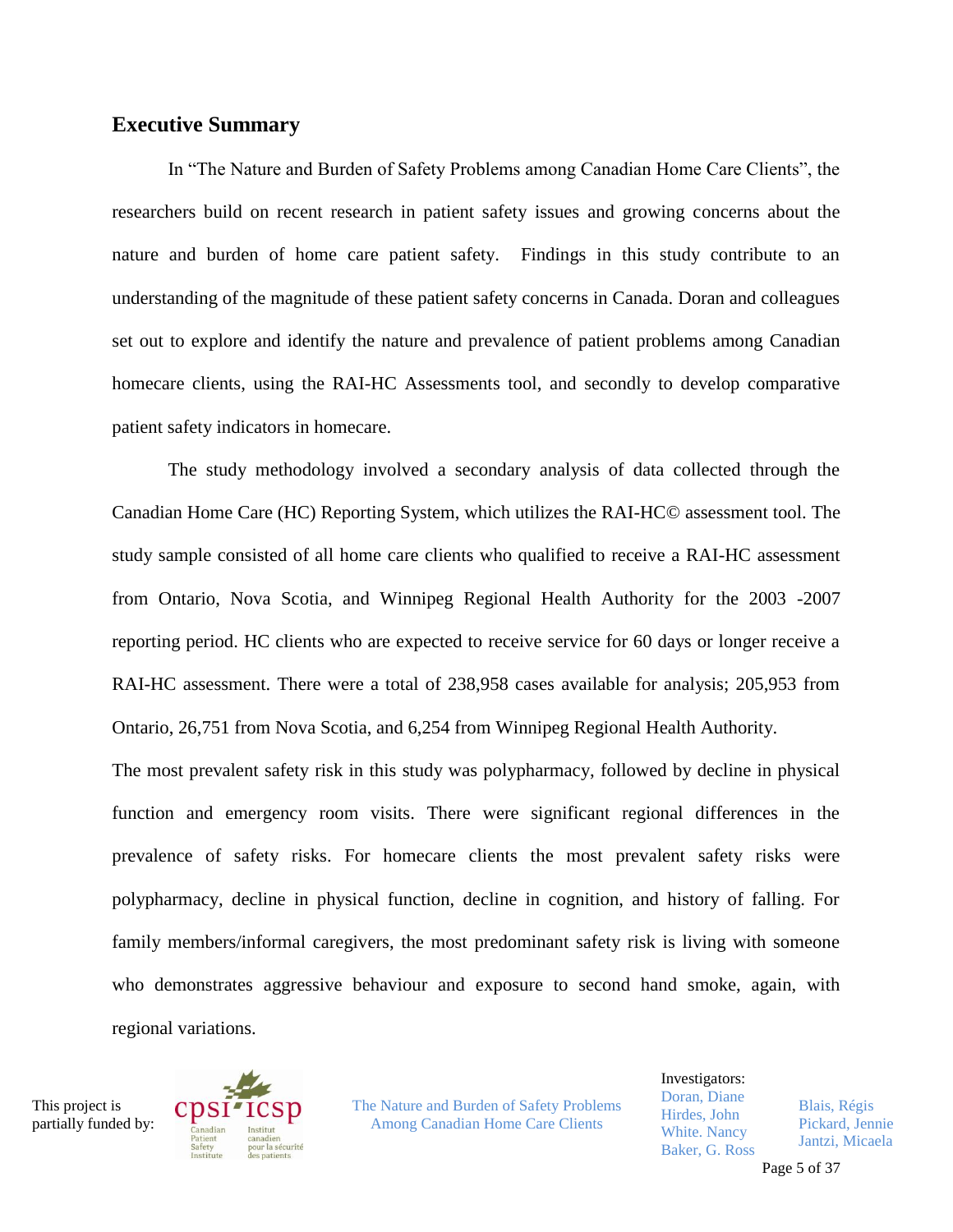Safety risks have an effect on possible harm to patients, yet they do not indicate whether an adverse event occurred. The results of this study indicated the most prevalent events among Canadian HC clients were new falls, unintended weight loss, new emergency room visits, and new hospital visits. For the family members/informal caregivers, the most frequent potential adverse event was new caregiver decline.

Further validation and investigation is required to confirm whether these adverse events occurred as a result of health care management before it will be possible to answer the question about prevalence of adverse events among Canadian homecare clients. Once this has occurred, it would be valuable to extend the study methodology to investigate long-term care settings, and cultivate interventions in both settings. Intervention is important for safety but monitoring and mitigating risk are also important for improving the safety and quality of homecare. Knowledge translation strategies concerning risk modifications will be beneficial among homecare clients.

This project is partially funded by:



The Nature and Burden of Safety Problems Among Canadian Home Care Clients

Investigators:

Doran, Diane Hirdes, John White. Nancy Baker, G. Ross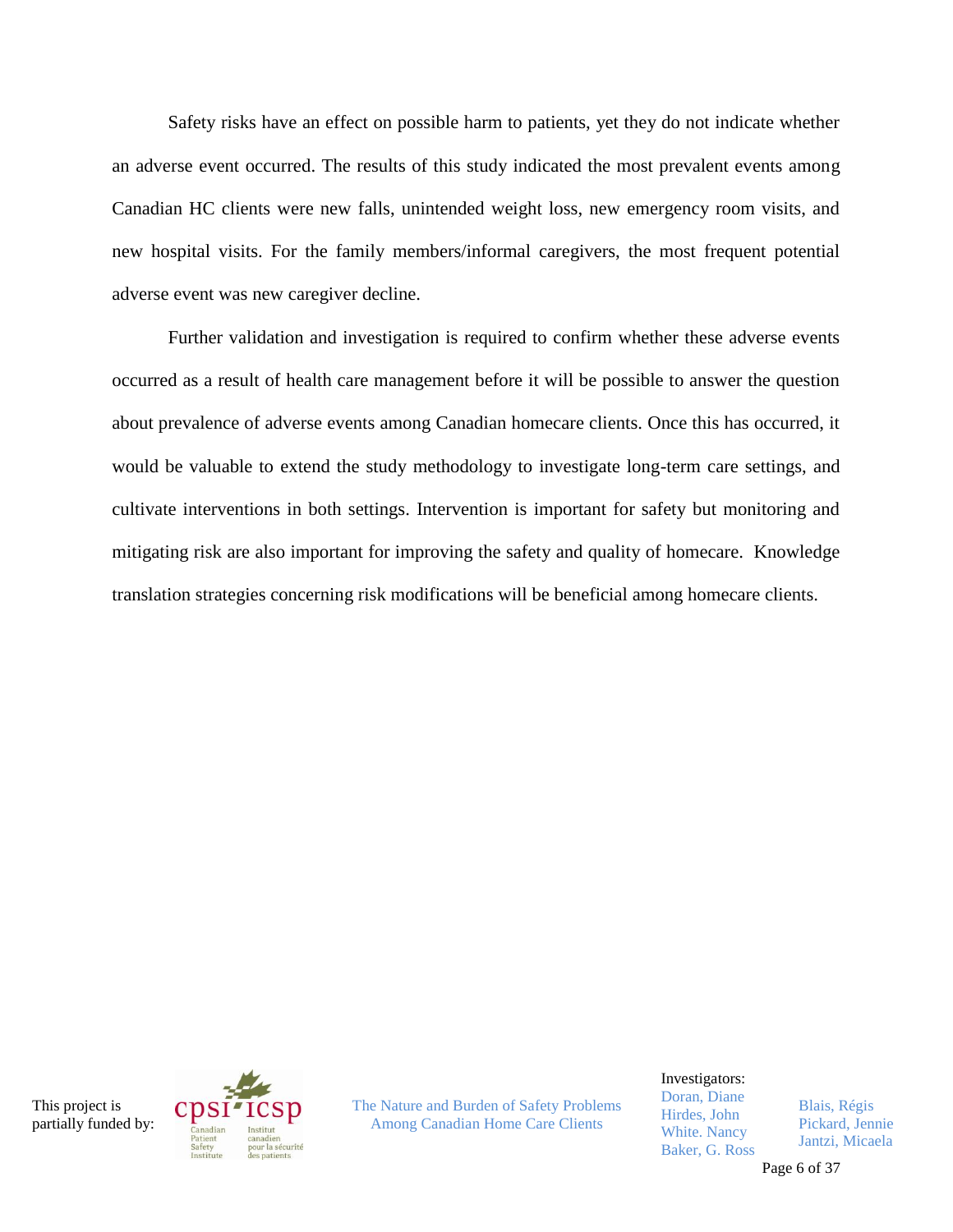#### *Background*

Concern about *patient safety* has captured the attention of health care decision makers in their efforts to provide high quality care. Problems of patient safety have been well documented in hospitals. However, we have very limited data about patient safety problems among home care clients, where care differs from the hospital setting in terms of the nature of formal service provision, the role of family members, and the characteristics of the individuals receiving care<sup>1</sup>. A large proportion of care in the home is provided by family members or informal caregivers. The amount of daily contact between home-care staff and a client is substantially shorter than in the hospital setting. Furthermore, it has been established that community-based individuals are more likely to receive services from multiple agencies<sup>1</sup>, which complicates the efforts to study this population. An environmental scan of patient-safety issues among Canadian home-care clients identified the following unique challenges associated with safety in home care<sup>2</sup>: i) the family is the unit of care and as a result, the safety of the client, family, caregiver and provider are inextricably linked; ii) the setting of individual homes is unregulated and uncontrolled in contrast to the hospital setting; iii) there are multiple dimensions of safety in home care, including physical, emotional, social, and functional safety; iv) there is greater autonomy and choice for clients, families, and caregivers than what is experienced in hospital settings; and v) a large percentage of clients receiving home care support are elderly and live alone.

We have only recently begun to develop an understanding of patient safety problems among home care clients. A 1999 US study investigated patient safety problems among 3,013,287 homecare clients, using the OASIS data. The results indicated that 13% of all

This project is partially funded by:



The Nature and Burden of Safety Problems Among Canadian Home Care Clients

Investigators: Doran, Diane Hirdes, John White. Nancy Baker, G. Ross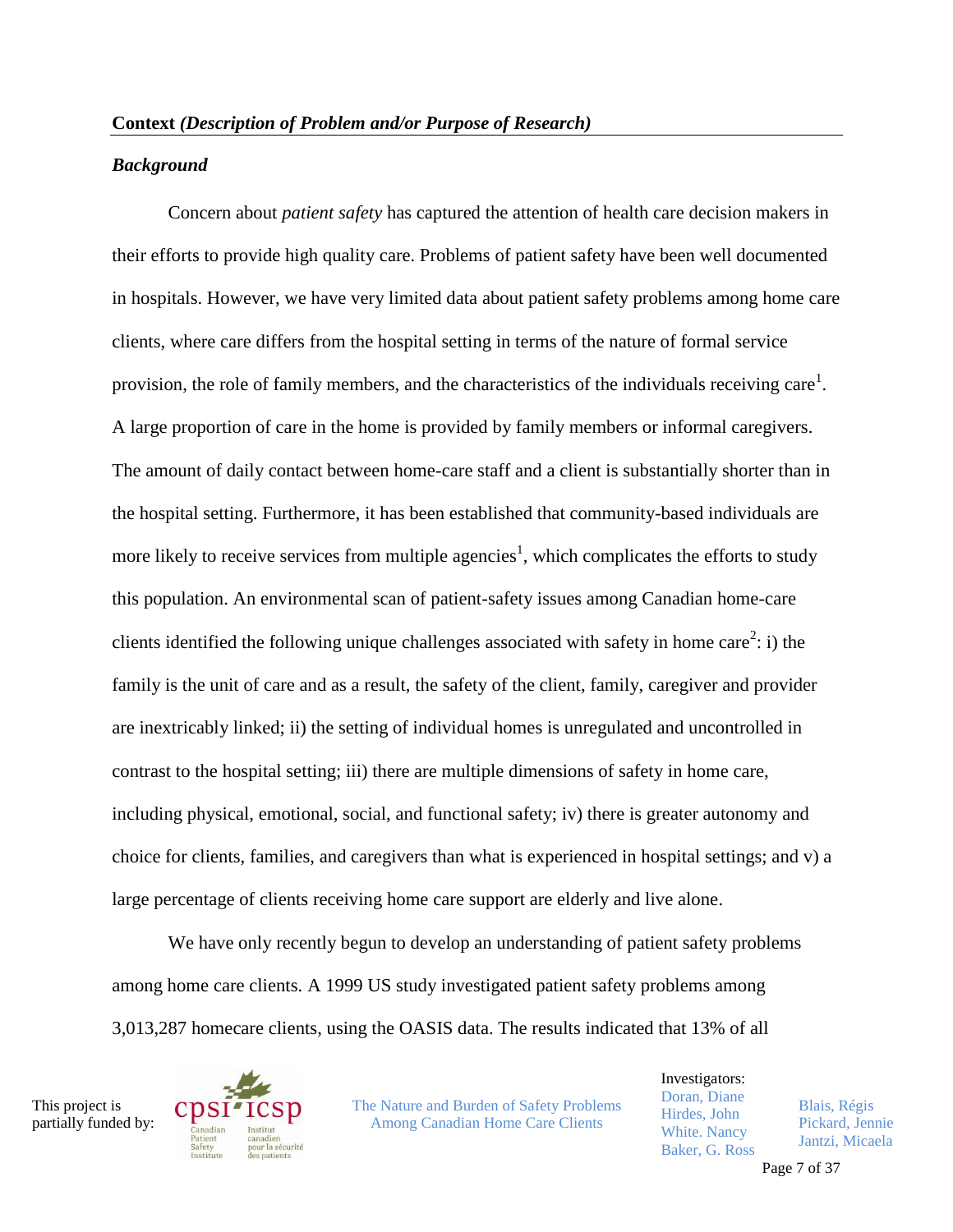homecare clients had experienced an adverse event<sup>3</sup>. Clients who experienced such events were generally older. The types of adverse events experienced were unexpected death, urinary tract infection, fall or accident at home, wound deterioration, unexpected nursing home admission, increase in the number of pressure ulcers, improper medication administration or side effects, and hypo/hyper-glycemia. The results of a recent consensus conference suggest that Canada experiences a similar range of patient safety problems among the homecare population<sup>4</sup>.

One of the first Canadian studies found a 5.5% incidence rate of adverse events in a sample of 279 Winnipeg HC clients, of which injurious falls accounted for nearly half (46%), followed by medication related events (23%), non-injurious falls (15%), pressure ulcers (3.8%), and mental harm/injury  $(3.8\%)^5$ . More recently, Sears (2008) collected data on adverse events in a stratified, random sample of patients who had received home care nursing services and were discharged in 2004/05 from three Ontario home care programs. When adjustments were made for sampling methodology, she found the adverse event rate was  $13.2$  per 100 patients<sup>6</sup>. Thirty-three percent of the adverse events were rated as having more than a 50% probability of preventability. This rate was remarkably similar to the American study. Eight significant predictors of the occurrence of an adverse event were identified: the presence of Parkinson's disease, the use of psychotropic medications, being left alone for short or long periods, dependent for locomotion outside of the home, history of falls, and dependent for the management of housework. Braining storming among experts, Masotti et al. found that factors that contribute to adverse events in HC included: communication problems, formal provider skill mix, client complexity, home environment, medical procedures, and service delays<sup>4</sup>.

This project is partially funded by:



The Nature and Burden of Safety Problems Among Canadian Home Care Clients

Investigators: Doran, Diane Hirdes, John White. Nancy Baker, G. Ross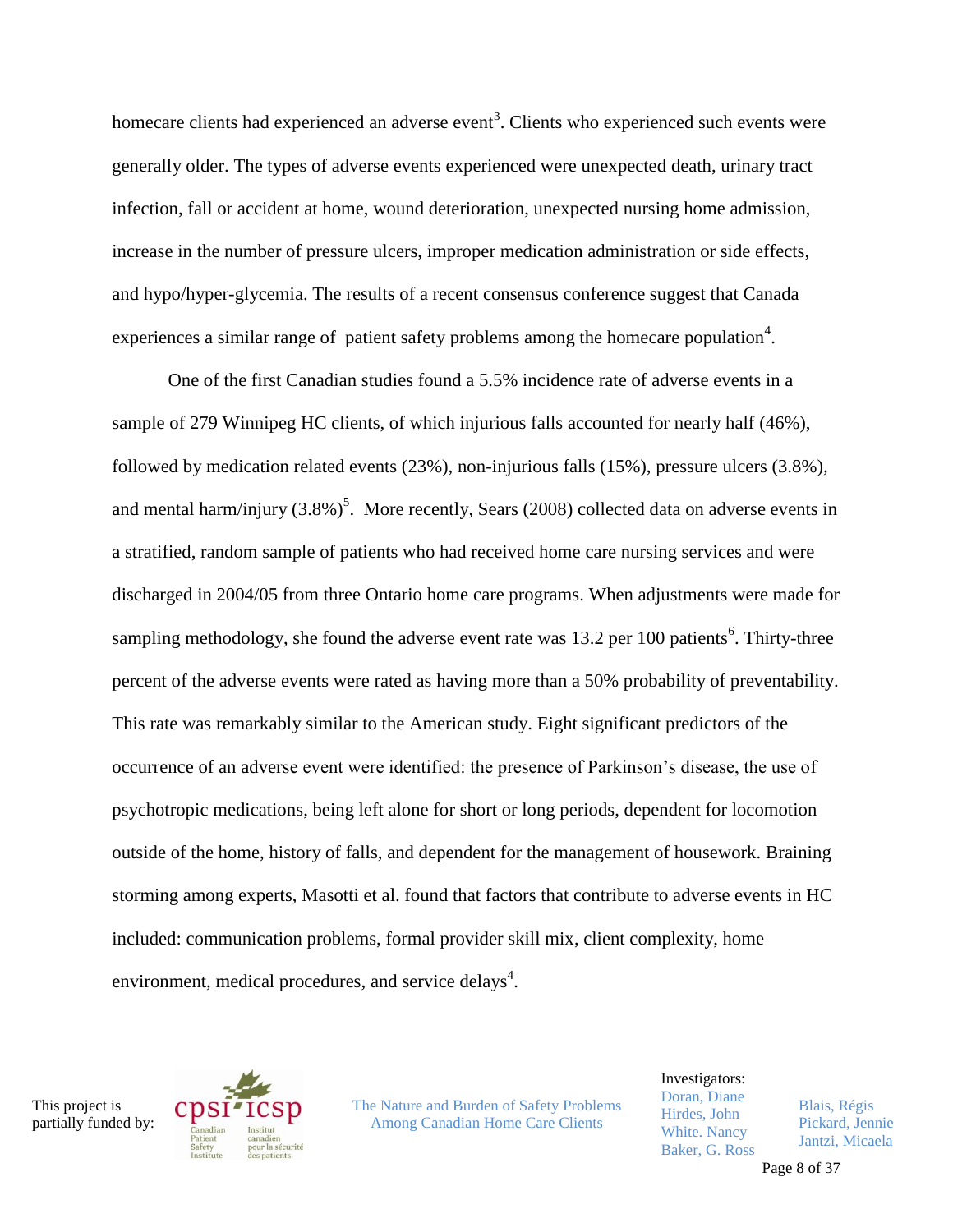Our study builds on this recent research to expand understanding of the nature and burden of safety problems among Canadian homecare clients. We focus on the prevalence of key safety risks and adverse events among HC clients with the goal of determining the magnitude of the problem of client safety in home care, to discern important patterns and to identify key variables.

The **purpose** of this exploratory study was to identify the nature and prevalence of patient safety problems among Canadian homecare (HC) clients, using data collected through the RAI-HC© assessment instrument. A second aim of the study was to propose a framework for identifying measurable patient safety indicators.

Eight jurisdictions in Canada have implemented, or are in the process of implementing, the RAI-HC© assessment instrument. These assessments, which are, or will soon be submitted to the Canadian Institute for Health Information's (CIHI) Home Care Reporting System, provide a comprehensive profile of Canadian home care clients, their environment, services and outcomes<sup>7</sup>. This project focused on analyzing the RAI-HC© data currently available from Yukon Territory, Winnipeg Regional Health Authority, Ontario and Nova Scotia, to generate valuable information about the nature and burden of safety problems among Canadian HC clients.

#### The specific objectives of this study were to:

- 1. Explore the nature and prevalence of patient safety risks and outcomes among Canadian homecare clients;
- 2. Explore how these patient safety risks/outcomes vary by factors such as geographic region, urban/rural setting, and population characteristics;
- 3. Propose a conceptual framework for home care safety indicators;
- 4. Propose potential safety outcomes that could be developed into a set of indicators for performance monitoring, reporting, and benchmarking across Canada.

This project is partially funded by:



The Nature and Burden of Safety Problems Among Canadian Home Care Clients

Investigators: Doran, Diane Hirdes, John White. Nancy Baker, G. Ross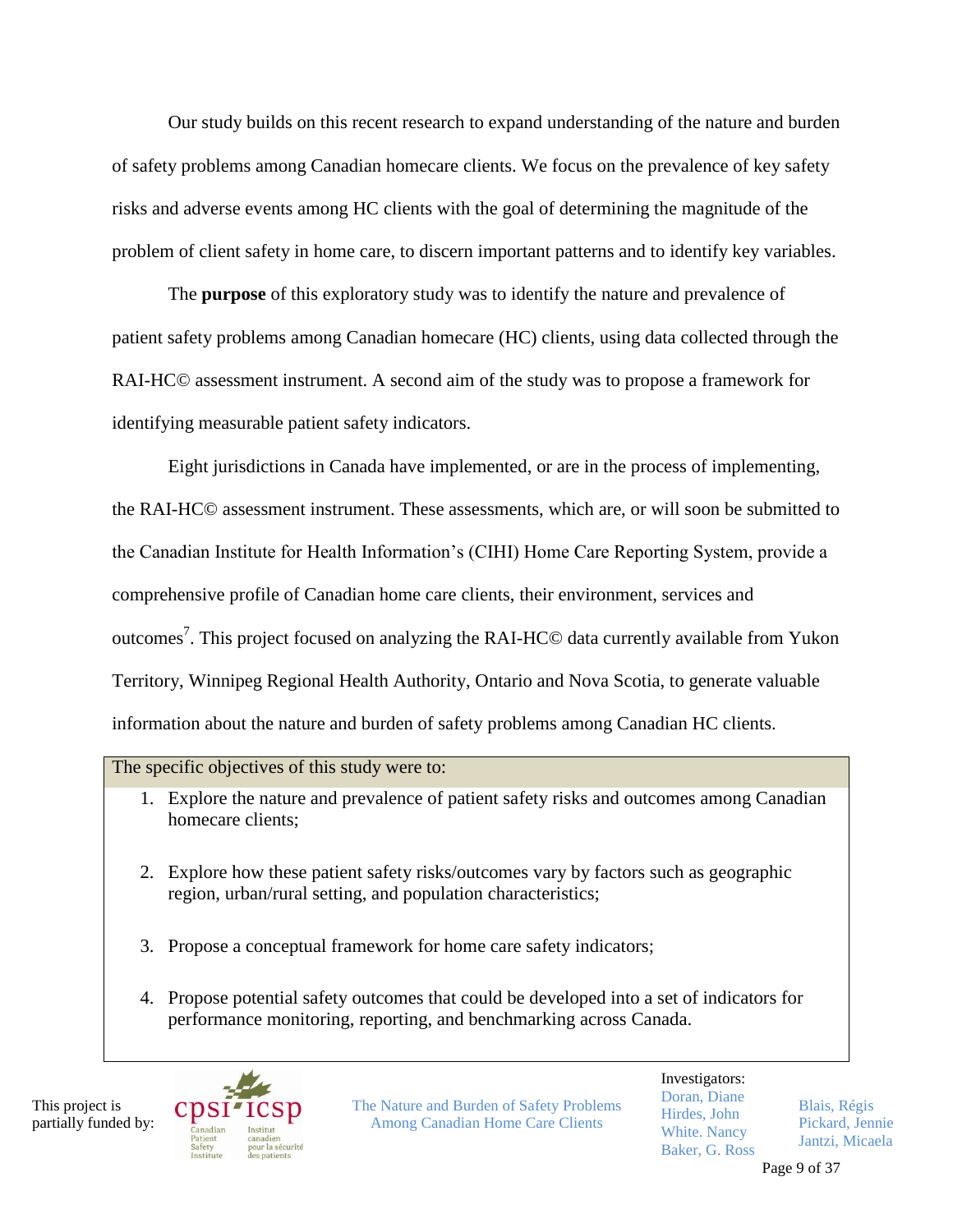#### *Criteria for Selecting Safety Indicators*

Hermann and Palmer suggested that three criteria are useful for selecting outcome indicators for performance monitoring<sup>8</sup>. The first considers whether the outcome is *meaningful*; specifically, is it clinically important, does it meet stakeholder needs, is it based on high-quality evidence, and is it valid for the intended purpose. The second criterion considers whether the outcome is *feasible*; specifically, is there a precise definition of the outcome concept, are data on the outcome available or affordably collectible, can the data be collected reliably, and is it possible to case-mix adjust for the purpose of quality monitoring and benchmarking. The third criterion considers whether the outcome is *actionable* as evidenced by whether the results are comprehensible, under the user's control, modifiable, and interpretable. These criteria informed the methodology for identifying and validating HC safety indicators.

#### **Implications** *(Impact, Risks, Potential benefit to patient safety)*

The findings from this study have implications for home care managers and health policy makers. First, many of the safety risks identified in this study are modifiable but require client behaviour change, health provider behaviour change, and health system policy change. At a health system or health care organization level, policies could be developed to support best practice related to risk mitigation. An understanding of the risk factors that contribute to variation in safety outcomes should also enable health policy makers to make informed decisions about service priorities at the regional level.

This project is partially funded by:



The Nature and Burden of Safety Problems Among Canadian Home Care Clients

Investigators: Doran, Diane Hirdes, John White. Nancy Baker, G. Ross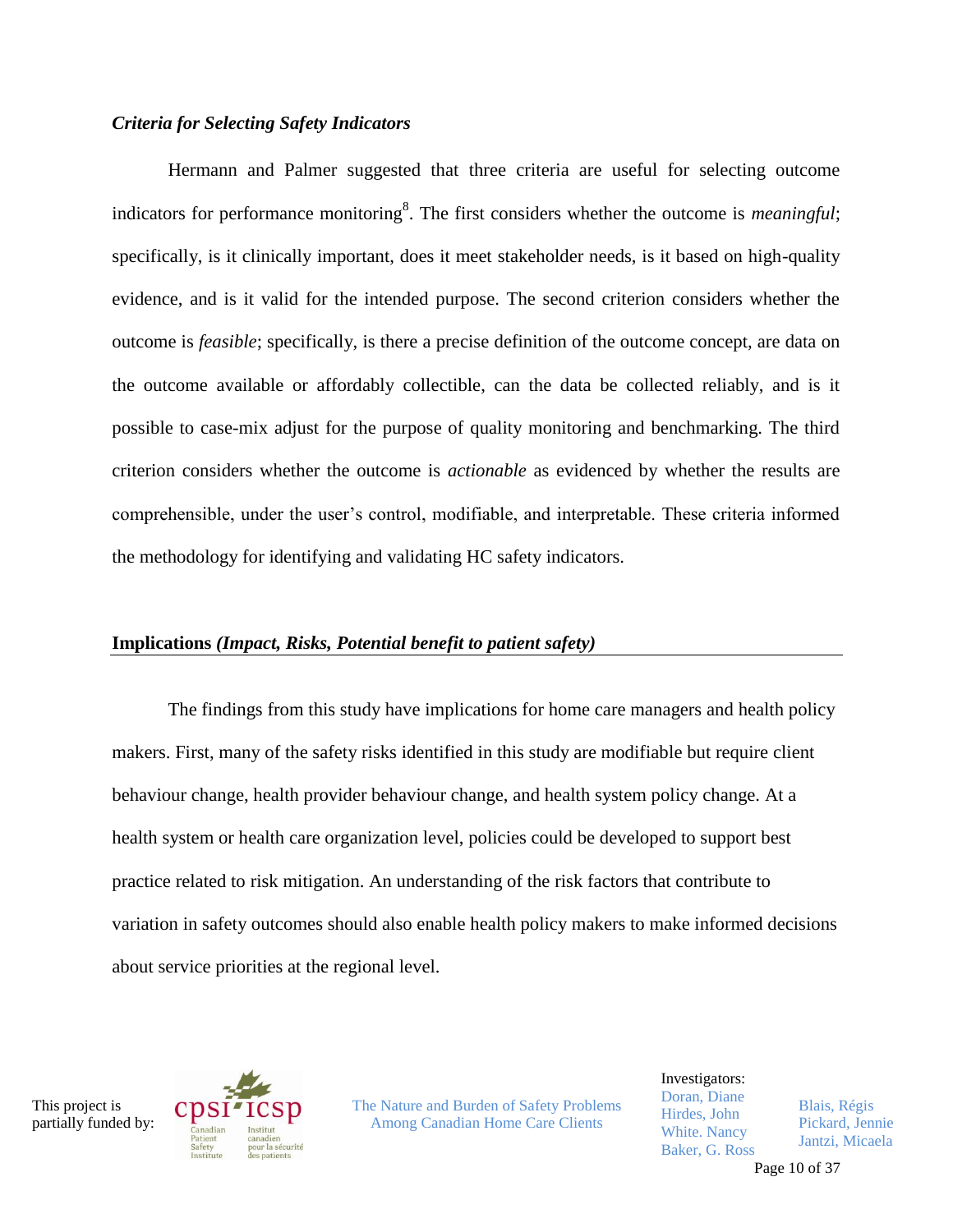#### *Methodology*

The study methodology involved a secondary analysis of data collected through the CIHI Home Care Reporting System and the Ontario HC reporting system. Agreement was obtained from CIHI for access to the data. The study received ethical approval from the University of Toronto Research Ethics Review Board.

#### *Sample*

The study sample consisted of all home care clients who qualified to receive a RAI-HC assessment from three provinces and one territory (Ontario, Nova Scotia, Manitoba (Winnipeg Regional Health Authority), and Yukon). Only those who are expected to receive services for 60 days or longer receive the RAI-HC assessment. Therefore, short-stay clients were not included in the study sample. The study sample was created using RAI-HC data from the three provinces and one territory for 2003 -2007 reporting period.

The safety risk analyses used intake assessments from all 4 jurisdictions, while the adverse event/unsafe care analyses used pairs of the intake assessment and the subsequent assessment, which is why the sample size in Table 1 is smaller for the adverse event sample than the safety risk sample. The Yukon Territory was not included in the adverse event analysis because of a very small sample of cases from this territory. Four types of eligible home-care clients were included: long-stay clients (on service  $\geq$  30 days), clients who were post-hospital discharge, clients with identified mental health concerns, and palliative clients. Table 1 presents the sample size for the three provinces and territory.

This project is partially funded by:



The Nature and Burden of Safety Problems Among Canadian Home Care Clients

Investigators: Doran, Diane Hirdes, John White. Nancy Baker, G. Ross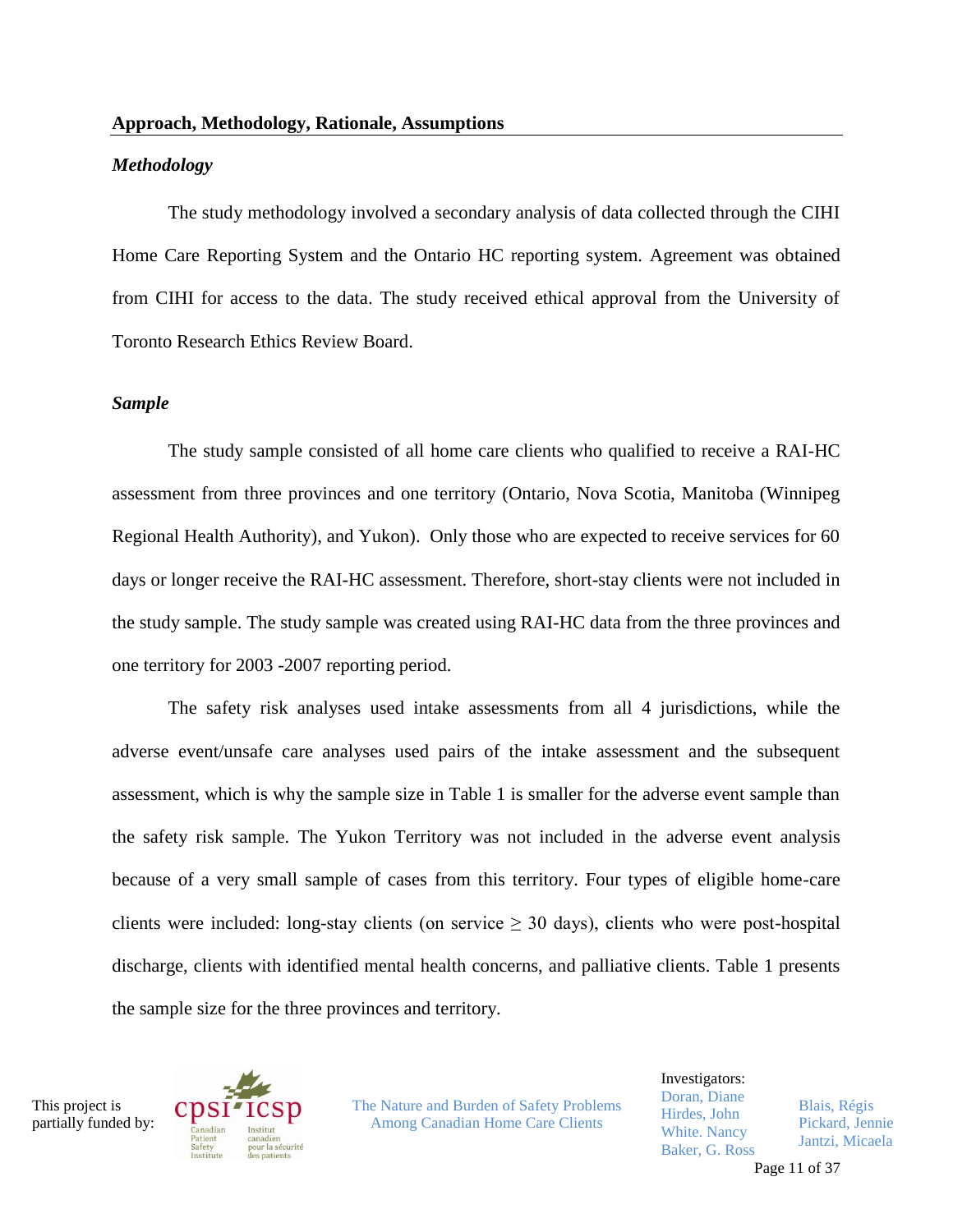|                       | Ontario | <b>Nova Scotia</b> | Winnipeg | Yukon    |
|-----------------------|---------|--------------------|----------|----------|
| <b>Safety risk</b>    | 205,953 | 26,751             | 6,254    | دی<br>IJ |
| <b>Adverse events</b> | 76,767  | 10.507             | ,749     |          |

**Table 1: Number of Clients in the Study Sample for Each Region**

#### *Study Variables and Definitions*

Two types of safety indicators were studied: safety risk and adverse events. These two indicators are related but conceptually distinct. *Safety risks* are defined as characteristics of the client or the living situation that place a client at risk for adverse outcome. The safety risks were largely based on what was identified in the previous literature<sup>346</sup>, and on data collected in the RAI-HC assessment instrument. Examples include a history of two or more falls over the past three months prior to admission for HC services, or polypharmacy (defined as 5 or more medications) combined with cognitive impairment. We believe safety risks are important to monitor for several reasons. First, they provide health care organizations and regional health authorities with important information about the profile of their client population. Such information needs to be considered when allocating resources and setting priorities for service provision. Second, they provide frontline clinicians with information about individual clients that should be considered when planning health care intervention. Third, in the context of chronic disease management, they provide individual clients (patients) with valuable information for self-care management. *Adverse event* is defined as an unintended injury or complication that results in disability, death, or increased use of health care resources and is caused by health care management<sup>9</sup>. *Prevalence* is defined as the occurrence of a safety risk that is determined at the time of initial RAI-HC assessment. *Incidence* is defined as a deterioration in a safety risk (or

This project is partially funded by:



The Nature and Burden of Safety Problems Among Canadian Home Care Clients

Investigators: Doran, Diane Hirdes, John White. Nancy Baker, G. Ross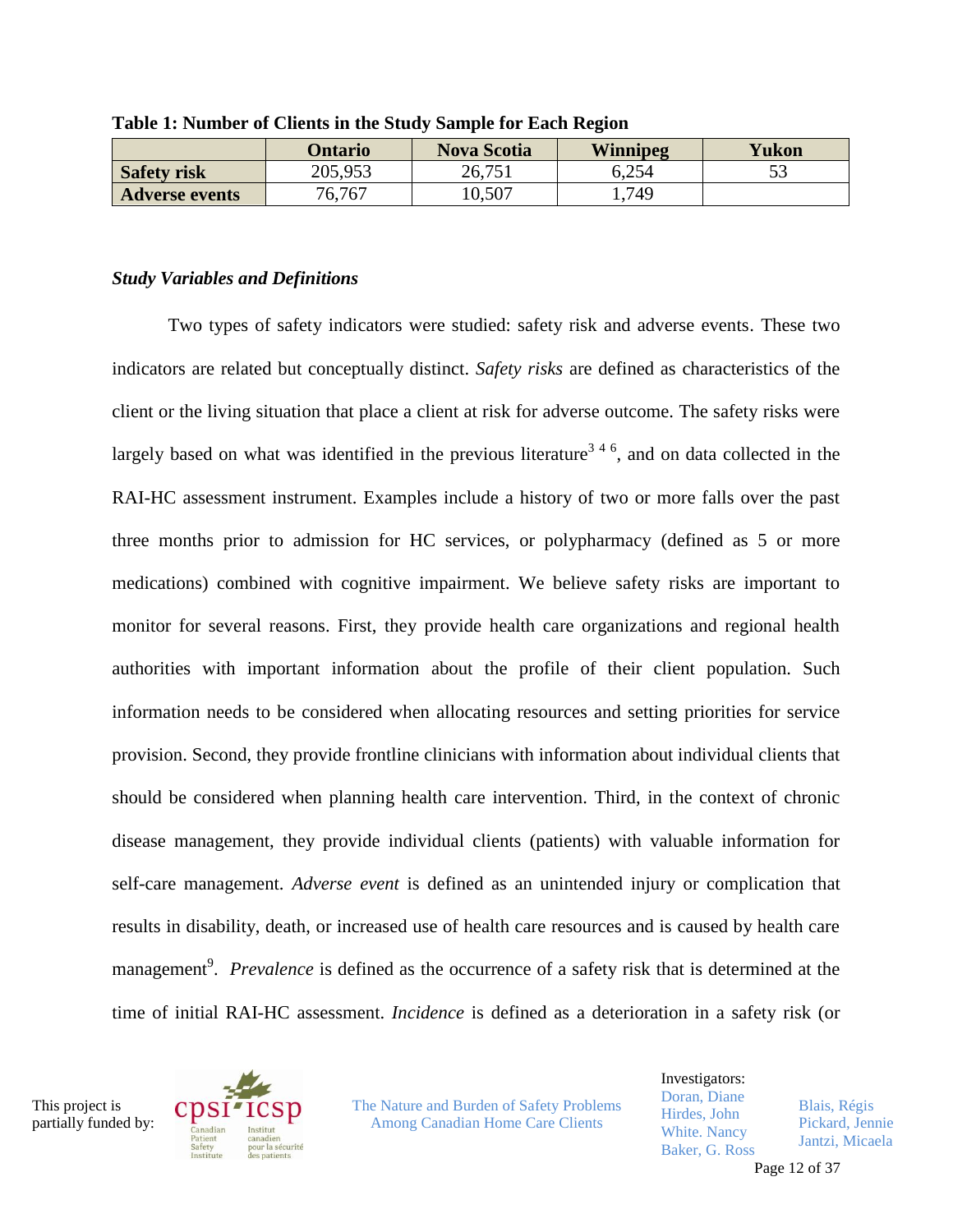occurrence of an adverse event) between intake and follow-up assessments (intervals between assessments range  $120-160 \text{ days}$ <sup>1</sup>.

The operational definitions of safety risk and adverse event were provided in a publication by Doran et al. $^{10}$ 

#### *Analytic Strategy*

Descriptive statistics were conducted to describe the population characteristics based on gender, age, living arrangement, and intake RAI-HC assessment data. Prevalence rates were calculated for each indicator by region. Chi square tests were used to assess for significant variation in rates between regions. Logistic regression analysis was used to examine the relationships between safety risk factors and adverse outcomes.

#### *Stakeholder Validation of the Indicators*

The findings of the exploratory analyses were presented at the annual conference of the Ontario Association of Community Care Access Centres. Participants (n=20) who attended the session were invited to complete a survey soliciting their feedback on the preliminary list of safety indicators. They were asked to rate each indicator for importance on a scale of 1 to 9, where 1 was low importance and 9 was high importance.

## **Results, Conclusions** *(Findings)*

#### *Results*

The first set of results, presented in Table 2, describes the study sample. The majority of HC clients were in the 75+ age range, female, living with someone else, and cognitively intact.

This project is partially funded by:



The Nature and Burden of Safety Problems Among Canadian Home Care Clients

Investigators: Doran, Diane Hirdes, John White. Nancy Baker, G. Ross Blais, Régis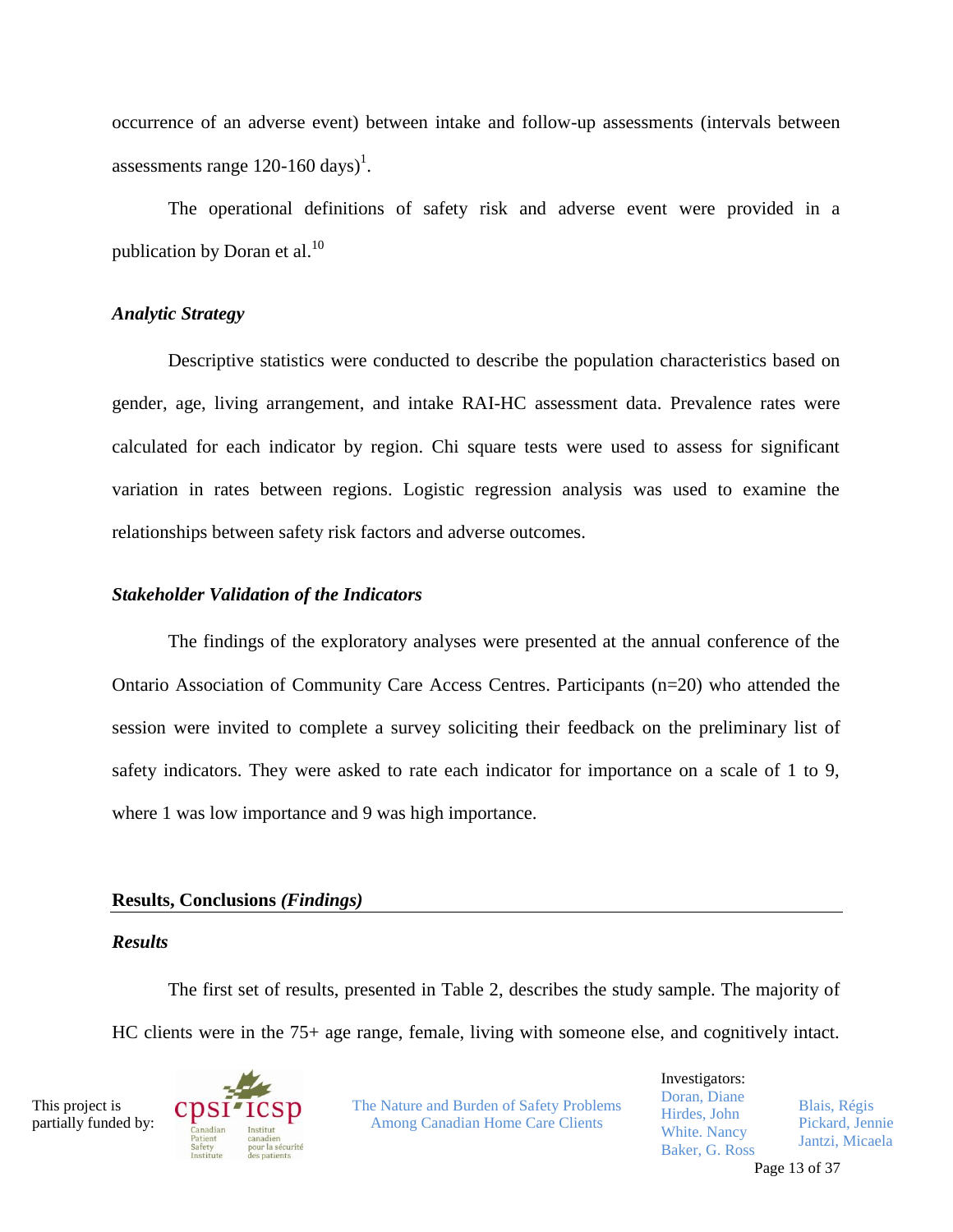The characteristics of the study sample were very similar across the health regions with two exceptions. There were higher proportions of clients with functional impairment in the Ontario and Nova Scotia sample and there were higher proportions of clients with possible depression in the Ontario and Yukon Territory sample.

|                              | <b>Ontario</b> | <b>Nova Scotia</b> | <b>Winnipeg</b> | <b>Yukon</b> |
|------------------------------|----------------|--------------------|-----------------|--------------|
|                              |                |                    |                 |              |
| <b>Characteristic</b>        | $n=205,953$    | $n=26,751$         | $n=6,254$       | $n=53$       |
|                              | $\%$           | $\%$               | $\%$            | $\%$         |
| <u>Age</u>                   |                |                    |                 |              |
| $65$                         | 17.1           | 16.2               | 15.2            | 20.8         |
| 65-74                        | 17.0           | 18.1               | 15.5            | 24.5         |
| 75-84                        | 39.7           | 37                 | 40.8            | 39.6         |
| $85+$                        | 26.0           | 28.8               | 28.4            | 15.1         |
| <b>Female</b>                | 63.3           | 64.1               | 63.4            | 62.3         |
| <b>Living alone</b>          | 32.6           | 38.8               | 49.5            | 45.3         |
| <b>Cognitively impaired</b>  | 32.3           | 36.8               | 30.5            | 39.6         |
| <b>Functional impairment</b> | 20.2           | 34.5               | 17              | 9.4          |
| <b>Possible depression</b>   | 14.9           | 9.6                | 8.6             | 18.9         |

**Table 2: Study Sample Characteristics by Region**

#### *Safety Risks*

This section presents the findings concerning prevalence of safety risks among home care clients. Prevalence was based on data from the client's intake assessment. Because there were significant differences in rates across regions of the country, the rates are presented separately for the three provinces and territory. These differences were statistically significant for all but one of the safety risks  $(p<.0001)$ . The one exception described below was family caregivers caring for a client who has morbid obesity and requires weight bearing assistance for transfer.

The most prevalent safety risk was polypharmacy, followed by decline in physical function (see Table 3). It is noteworthy that a small proportion of home care clients who had a

This project is partially funded by:



The Nature and Burden of Safety Problems Among Canadian Home Care Clients

Investigators: Doran, Diane Hirdes, John White. Nancy Baker, G. Ross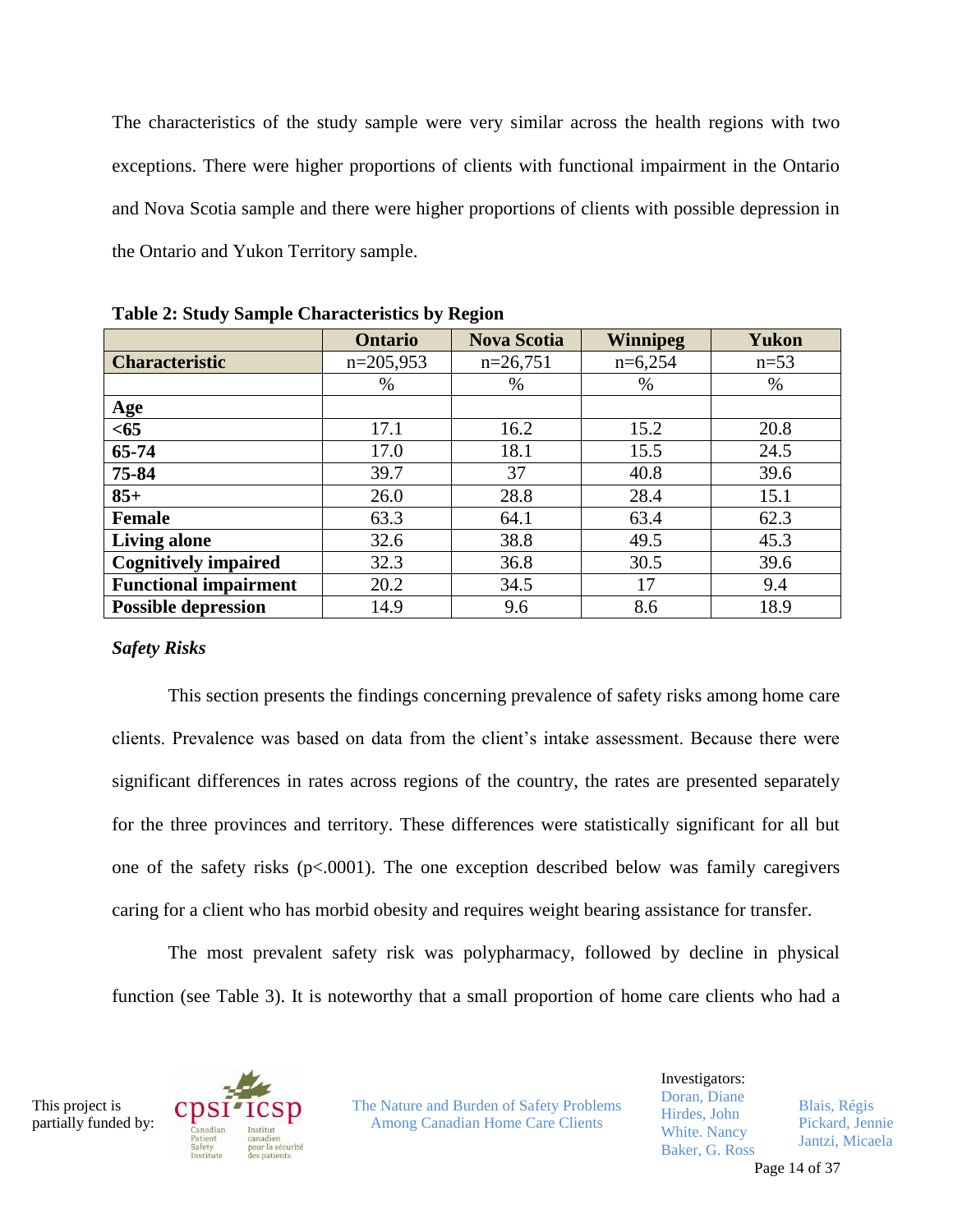decline in physical function also lived alone, potentially placing them at increased risk for an adverse event.

|                              | <b>Ontario</b> | <b>Nova Scotia</b> | <b>Winnipeg</b> | <b>Yukon</b><br><b>Territory</b> | <b>Total</b> |
|------------------------------|----------------|--------------------|-----------------|----------------------------------|--------------|
| <b>Risk</b>                  | Freq=205,953   | Freq=26,751        | Freq=6,254      | $Freq=53$                        |              |
|                              | $\%$           | $\%$               | $\%$            | $\%$                             | Weighted %   |
| Polypharmacy                 | 151,695        | 18,365             | 4,276           | 32                               |              |
|                              | 73.7           | 68.7               | 68.4            | 60.3                             | 72.9         |
| Decline in physical          | 115,739        | 14,627             | 3,154           | 13                               |              |
| function                     | 56.2           | 54.7               | 50.4            | 24.53                            | 55.9         |
| Polypharmacy $\overline{\&}$ | 19,464         | 2,942              | 382             |                                  |              |
| history of cognitive         | 25.4           | 28                 | 21.8            | $N/A^*$                          | 25.6         |
| impairment                   |                |                    |                 |                                  |              |
| Decline in physical          | 37,919         | 5,532              | 1,547           | 5                                |              |
| function and lives           | 18.4           | 20.7               | 24.7            | 9.3                              | 18.8         |
| alone                        |                |                    |                 |                                  |              |
| Decline in cognition         | 34,185         | 5,192              | 673             | 10                               |              |
|                              | 16.6           | 19.4               | 10.8            | 18.9                             | 16.8         |
| History of 2 or more         | 33,301         | 3,972              | 707             | 6                                |              |
| falls                        | 16.2           | 14.9               | 11.3            | 11.3                             | 15.9         |
| Social isolation with        | 31,641         | 4,911              | 820             |                                  |              |
| distress                     | 15.4           | 18.4               | 13.1            | N/A                              | 15.6         |
| Hearing deficit              | 24,560         | 3,960              | 709             | 10                               |              |
|                              | 11.9           | 14.8               | 11.3            | 18.9                             | 12.2         |
| Unsafe housing               | 15,442         | 1,646              | 385             | 12                               |              |
|                              | 7.5            | 6.2                | 6.2             | 22.6                             | 7.3          |
| Decline in cognition         | 8,680          | 1,673              | 283             | 6                                |              |
| & lives alone                | 4.2            | 6.3                | 4.3             | 11.3                             | 4.5          |
| Vision deficit               | 6,771          | 891                | 155             |                                  |              |
|                              | 3.3            | 3.3                | 2.5             | $\overline{0}$                   | 3.3          |
| Decline in mental            | 5,920          | 1,150              | 134             |                                  |              |
| function                     | 2.9            | 4.3                | 2.2             | $\boldsymbol{0}$                 | 3            |
| No medication                | 5,829          | 1,406              | 72              | $\overline{3}$                   |              |
| review                       | 2.8            | 5.3                | 1.2             | 5.7                              | 3.1          |
| Non-adherence to             | 5,829          | 489                | 180             | 9                                |              |
| medication                   | 2.8            | 1.8                | 2.9             | 17                               | 3.1          |
| Substance abuse              | 3,771          | 495                | 131             | 6                                |              |
|                              | 1.8            | 1.9                | 2.1             | 11.3                             | 1.8          |

**Table 3. Percentage Distribution of Safety Risks Among Home Care Clients at Intake**



The Nature and Burden of Safety Problems Among Canadian Home Care Clients

# Investigators:

Doran, Diane Hirdes, John White. Nancy Baker, G. Ross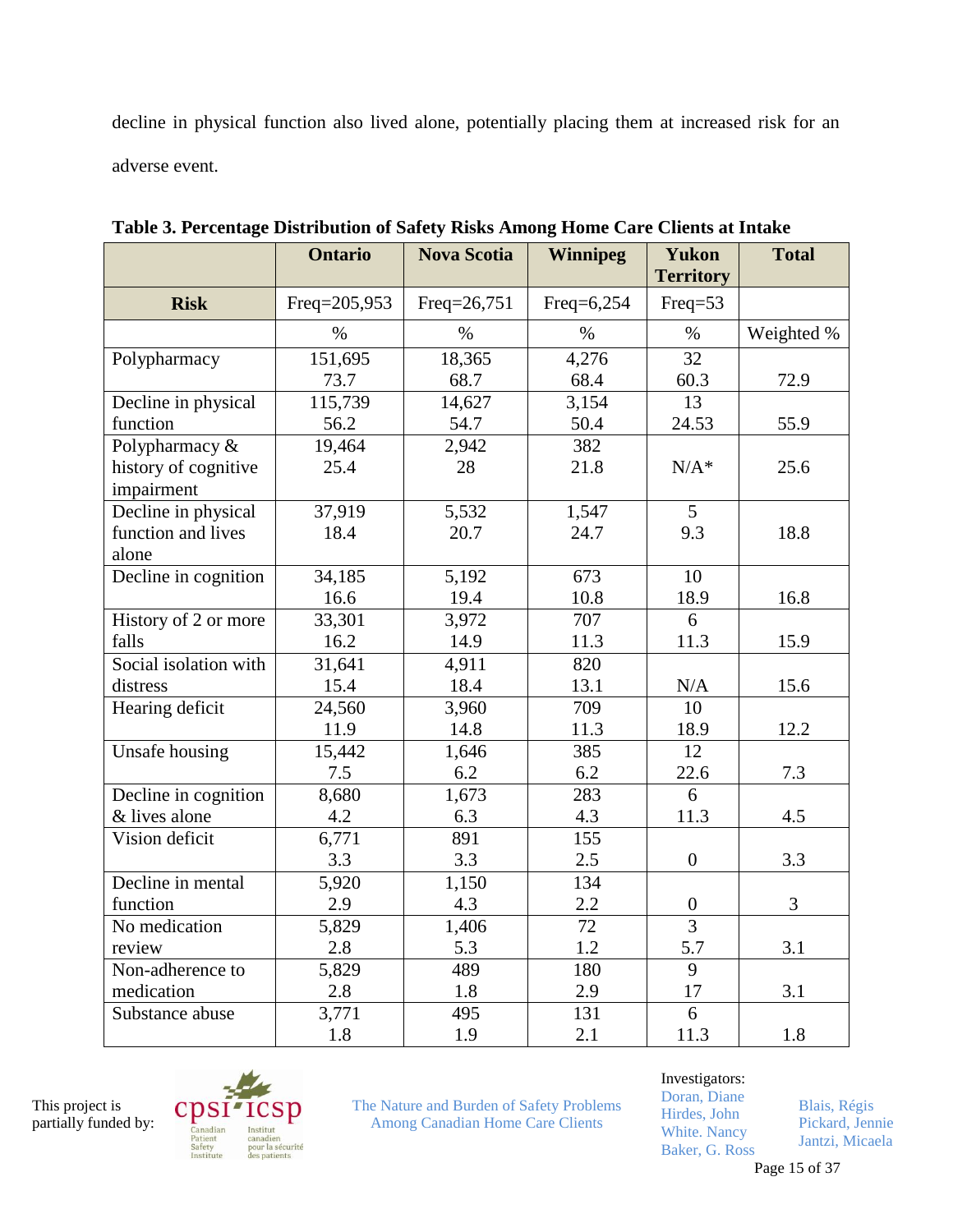|                                        | <b>Ontario</b>    | <b>Nova Scotia</b> | <b>Winnipeg</b> | <b>Yukon</b><br><b>Territory</b> | <b>Total</b> |
|----------------------------------------|-------------------|--------------------|-----------------|----------------------------------|--------------|
| No medication                          | 1,435             | 481                | 22              |                                  |              |
| review for clients                     | 1.9               | 4.6                | 1.3             | N/A                              | 2.2          |
| with polypharmacy                      |                   |                    |                 |                                  |              |
| and/or history of                      |                   |                    |                 |                                  |              |
| cognitive                              |                   |                    |                 |                                  |              |
| impairment                             |                   |                    |                 |                                  |              |
| Smoking and                            | 984               | 35                 | 14              |                                  |              |
| oxygen in the home                     | 0.5               | 0.1                | 0.2             | $\theta$                         | 0.4          |
|                                        | Family/caregivers |                    |                 |                                  |              |
| Aggressive                             | 14,760            | 2,466              | 345             | 8                                |              |
| behaviours                             | 7.2               | 9.2                | 5.5             | 15                               | 7.4          |
| Smoking and others                     | 12,216            | 1,462              | 211             | $\overline{4}$                   |              |
| in the home                            | 5.9               | 4.5                | 3.4             | 7.6                              | 5.8          |
| Exposure to HIV or                     | 604               | 84                 | 25              |                                  |              |
| Tuberculosis in                        | 0.3               | 0.3                | 0.4             | 1.9                              | 0.3          |
| Caring for client                      | 325               | 58                 | 9               |                                  |              |
| with morbid obesity                    | 0.2               | 0.2                | 0.1             | $\overline{0}$                   | 0.2          |
| requires weight                        |                   |                    |                 |                                  |              |
| bearing assistance                     |                   |                    |                 |                                  |              |
| for transfer<br>$J_2$ <b>N</b> $T / A$ | 11.11             |                    |                 |                                  |              |

\*N/A – data not available

Figure 1 presents the proportion of clients who had a safety risk identified at their second RAI-HC assessment. The RAI-HC assessment is repeated every six months for long stay clients and is also recommended for clients who have had a notable change in their status. It would be important to do more frequent assessments on clients who have patient safety problems. As noted in Figure 1, there were between 22% (Winnipeg) and 28% (Nova Scotia) of the clients identified at their second RAI-HC assessment as having polypharmacy who also were experiencing cognitive decline. Between 1% and 4% of the clients who had a history of polypharmacy and cognitive decline had had no medication review since their previous RAI-HC

This project is partially funded by:



The Nature and Burden of Safety Problems Among Canadian Home Care Clients

Investigators: Doran, Diane Hirdes, John White. Nancy Baker, G. Ross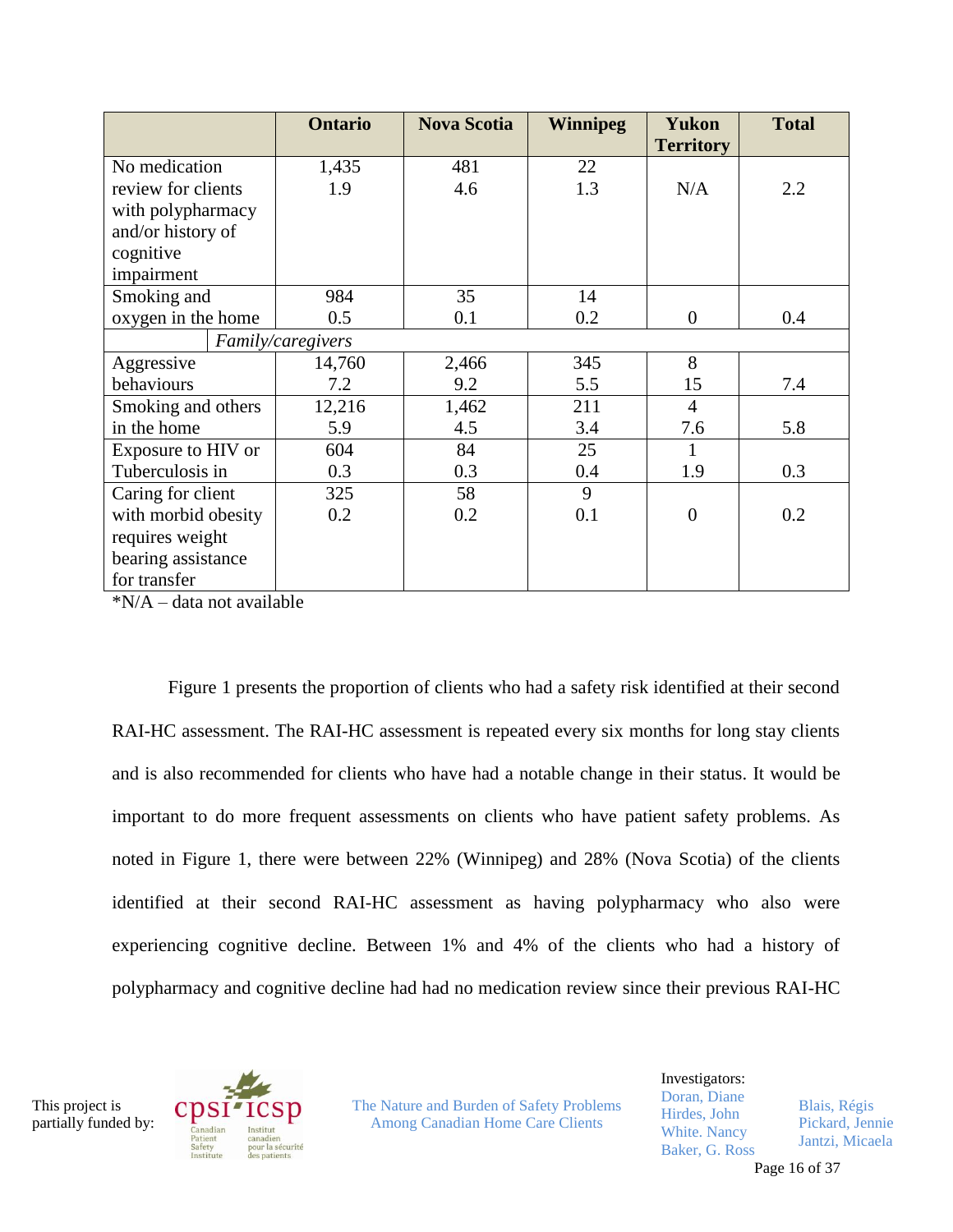assessment. While these safety risks were observed in a very small proportion of the overall sample, they could have potentially serious consequences.

#### **Figure 1: Safety Risks at Second Assessment**

Polypharmacy and History of Cognitive Impairment; Polypharmacy, History of Cognitive, and Lives Alone; No Medication Review for Clients with Polypharmacy, and/or History of Cognitive Impairment

<span id="page-17-0"></span>

#### *Potential Adverse Events*

While safety risks predispose patients to possible harm, they do not indicate whether an adverse event occurred. The next set of results presents the findings related to potential adverse events among the Canadian HC clients. We have identified these as potential events because further work is needed to validate that the events were associated with home health care management. Table 4 presents the results concerning potential adverse events among Canadian homecare clients. Yukon Territory was not included in this analysis because of small sample size. The weighted percent, which accounts for regional sample size, is presented in the last column of the table. The most prevalent potential adverse events among home care clients were

This project is partially funded by:



The Nature and Burden of Safety Problems Among Canadian Home Care Clients

Investigators: Doran, Diane Hirdes, John White. Nancy Baker, G. Ross Blais, Régis Pickard, Jennie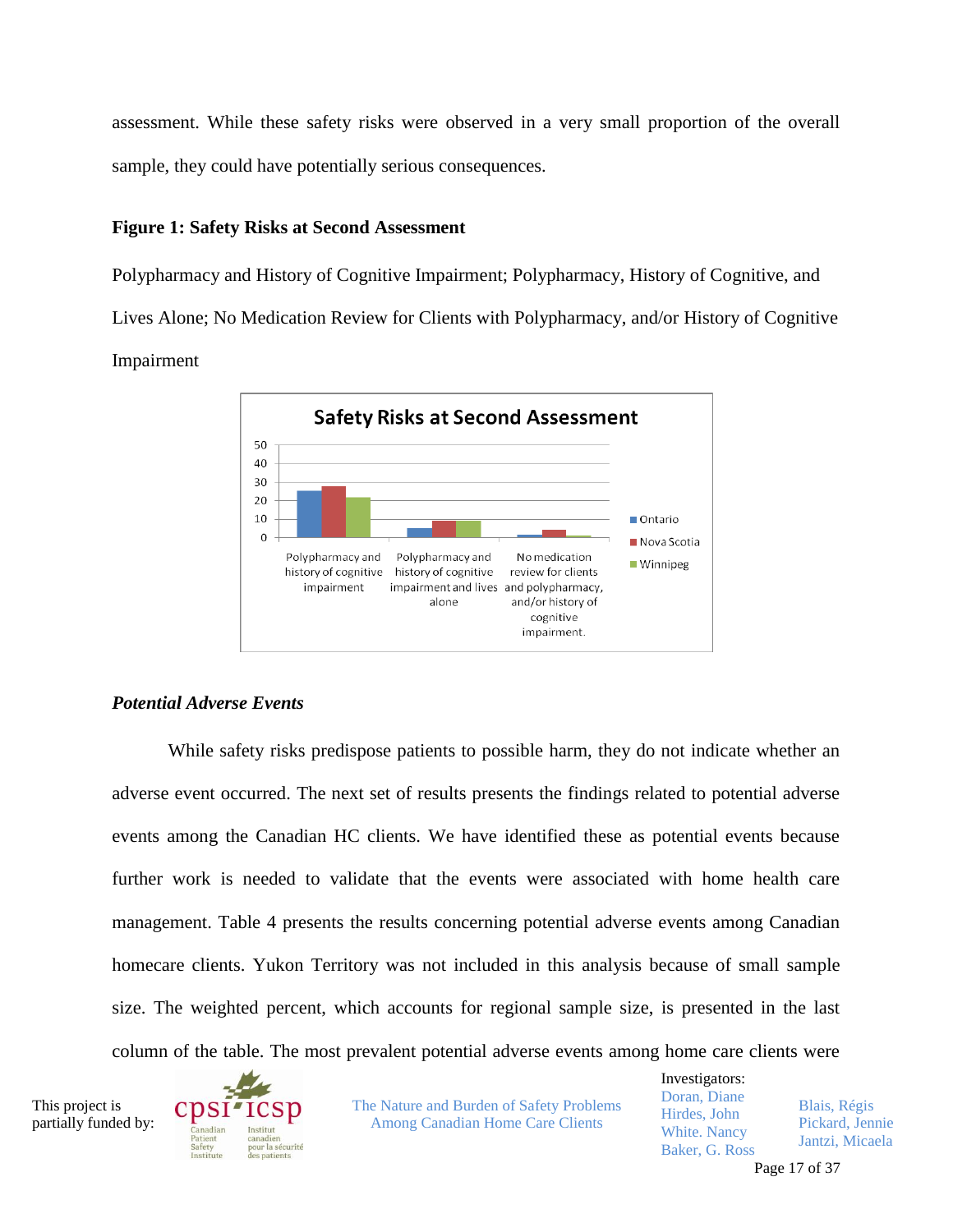new fall (11%), unintended weight loss (10%), new emergency room visit (8.3%), and new hospital visit (7.7%).

|                          | <b>Ontario</b> | <b>Nova Scotia</b> | <b>Winnipeg</b> | <b>Total</b> |
|--------------------------|----------------|--------------------|-----------------|--------------|
| <b>Potential adverse</b> | Total sample   | Total              | Total           |              |
| event                    | $=76,767$      | sample= $10,507$   | sample= $1,749$ |              |
|                          | $\%$           | $\%$               | $\%$            | Weighted %   |
| New fall                 | 8,292          | 1,306              | 190             |              |
|                          | 10.8           | 12.4               | 10.9            | 11           |
| Unintended weight        | 8,132          | 1,012              | 131             |              |
| loss                     | 10.6           | 9.6                | 7.5             | 10.4         |
| New emergency room       | 6,507          | 778                | 92              |              |
| visits                   | 8.5            | 7.4                | 5.3             | 8.3          |
| New hospital visits      | 5,377          | 1,327              | 117             |              |
|                          | 7.0            | 12.6               | 6.7             | 7.7          |
| Cognitive                | 3,799          | 1,130              | 117             |              |
| performance decline      | 5.0            | 10.8               | 6.7             | 5.7          |
| New urinary tract        | 1,309          | 352                | 25              |              |
| infection                | 1.7            | 3.4                | 1.4             | 1.9          |
| Pressure ulcer           | 1,308          | 251                | 33              |              |
| deterioration            | 1.7            | 2.4                | 1.9             | 1.8          |
| New pressure ulcer       | 1,227          | 239                | $\overline{31}$ |              |
|                          | 1.6            | 2.3                | 1.8             | 1.7          |
| New pneumonia            | 644            | 155                | 10              |              |
|                          | 0.8            | 1.5                | 0.6             | 0.9          |
| New bowel problem        | 552            | 121                | 8               |              |
|                          | 0.7            | 1.2                | 0.5             | 0.8          |
| New dehydration          | 515            | 69                 | $\overline{5}$  |              |
|                          | 0.7            | 0.7                | 0.3             | 0.7          |
| New caregiver decline    | 2,047          | 785                | 79              |              |
|                          | 2.7            | 7.5                | 4.5             | 3.3          |

**Table 4. Potential Adverse Events Amongst Canadian HC Clients: New Fall; Unintended Weight Loss; New Emergency Room Visit; New Hospital Visits**

New caregiver decline was identified as a potential adverse event/indicator of unsafe care for family/informal caregivers. The data in Table 4 indicate that between 2 and 7% of caregivers experienced new caregiver decline. We identify this as a potential adverse event because it is not

This project is partially funded by:



The Nature and Burden of Safety Problems Among Canadian Home Care Clients

Investigators: Doran, Diane Hirdes, John White. Nancy Baker, G. Ross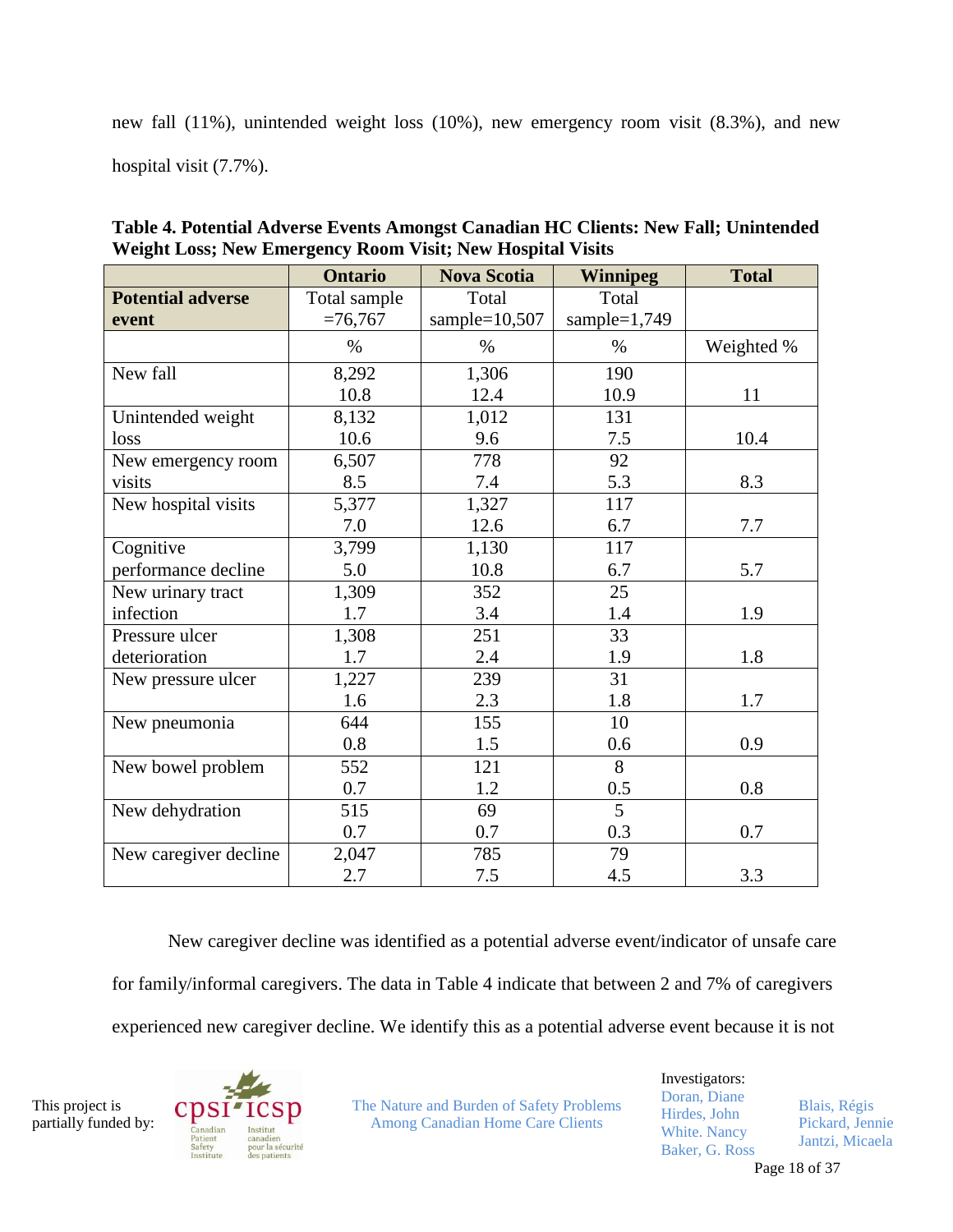possible to confirm whether the decline was preventable and/or attributable to home health care management.

Significant variations in adverse outcomes were observed between regions of the country. Logistic regression analysis was used in order to investigate the extent to which age explains regional differences in adverse outcomes among Canadian home care clients and to explore the extent to which safety risk factors account for variation in regional rates of adverse outcome, after controlling for age. To do so, the focus is on one particular adverse outcome: emergency room (ER) visits.

ER visits are of interest for two reasons: first, visit to the emergency room was among the most prevalent adverse outcomes for home care clients in our study; and second, the Ontario Ministry of Health and Long Term Care has recently invested \$109 Million to reduced wait times in emergency rooms (Ministry of Health and Long Term Care, 2008). If it is possible to identify factors that increase risk of ER visits and intervene to reduce risk it may be feasible to reduce wait times by preventing unnecessary ER utilization by home care clients. The results of the logistic regression analyses are presented in Table 5.

The results of the first logistic regression model presented in Table 5 indicate that Nova Scotia and Ontario home care clients have higher odds ratio for emergency room visits than Winnipeg Regional Health Authority. The results of the second logistic regression model indicate that clients less than 65 years of age had a slightly higher odds of emergency room visits than older clients, and that the regional differences are still significant. The small change in the c-statistic (.52 versus .51) for model two indicates that the age variable contributes very little to improve the model fit. The third model that included the other risk factors produced an improved

This project is partially funded by:



The Nature and Burden of Safety Problems Among Canadian Home Care Clients

Investigators: Doran, Diane Hirdes, John White. Nancy Baker, G. Ross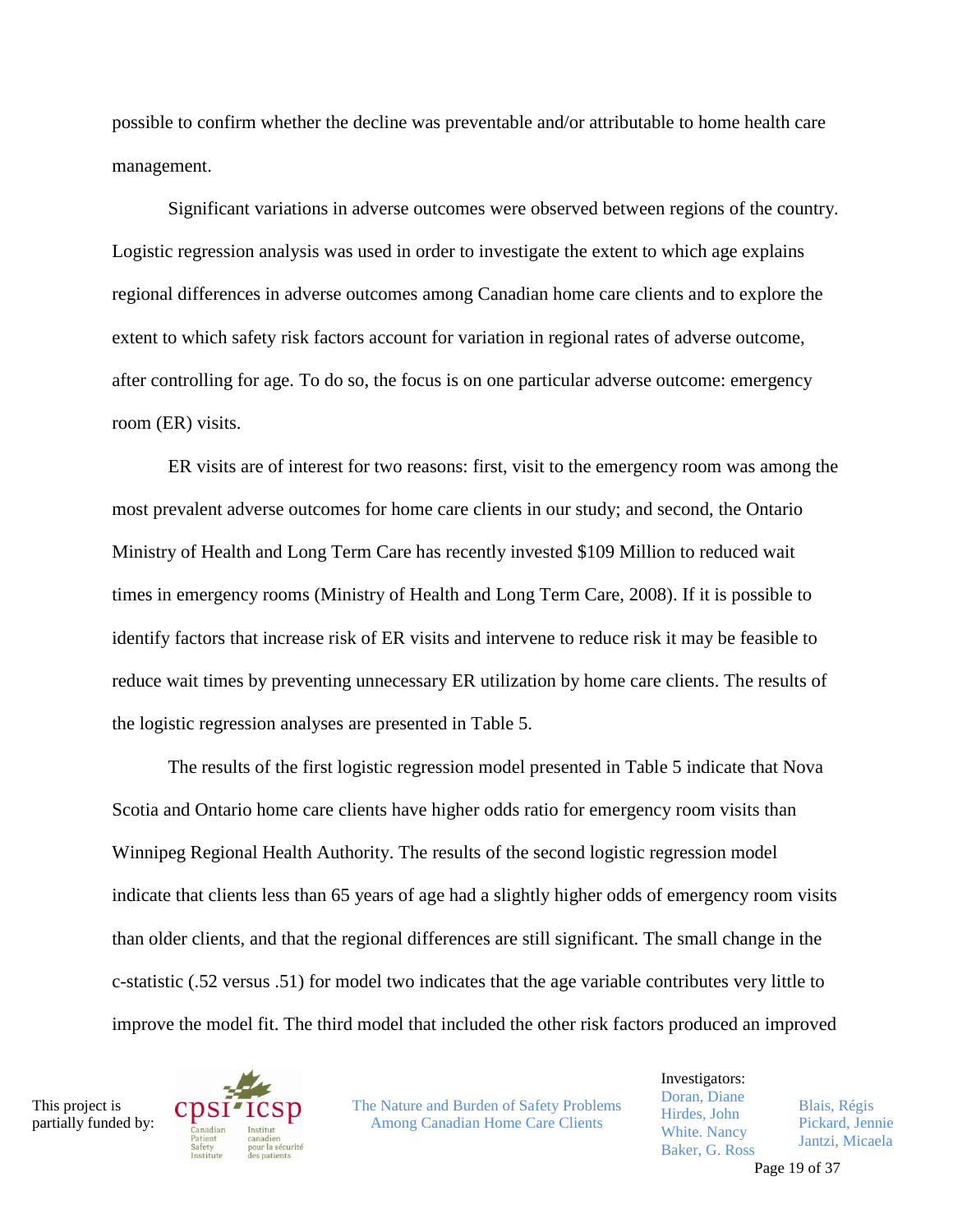model fit as evidenced by a c-statistic of .57, although the regional differences were still significant. The factors that increased risk of emergency room visits by home care clients were: history of two or more falls, polypharmacy (i.e. 5 or more medications), cancer diagnosis, receiving anxiolytic medication, and receiving antidepressant medication. Decreased activities of daily living and lower self-reliance decreased risk of emergency room visits.

This project is partially funded by:



The Nature and Burden of Safety Problems Among Canadian Home Care Clients

Investigators:

Doran, Diane Hirdes, John White. Nancy Baker, G. Ross

Blais, Régis Pickard, Jennie Jantzi, Micaela

Page 20 of 37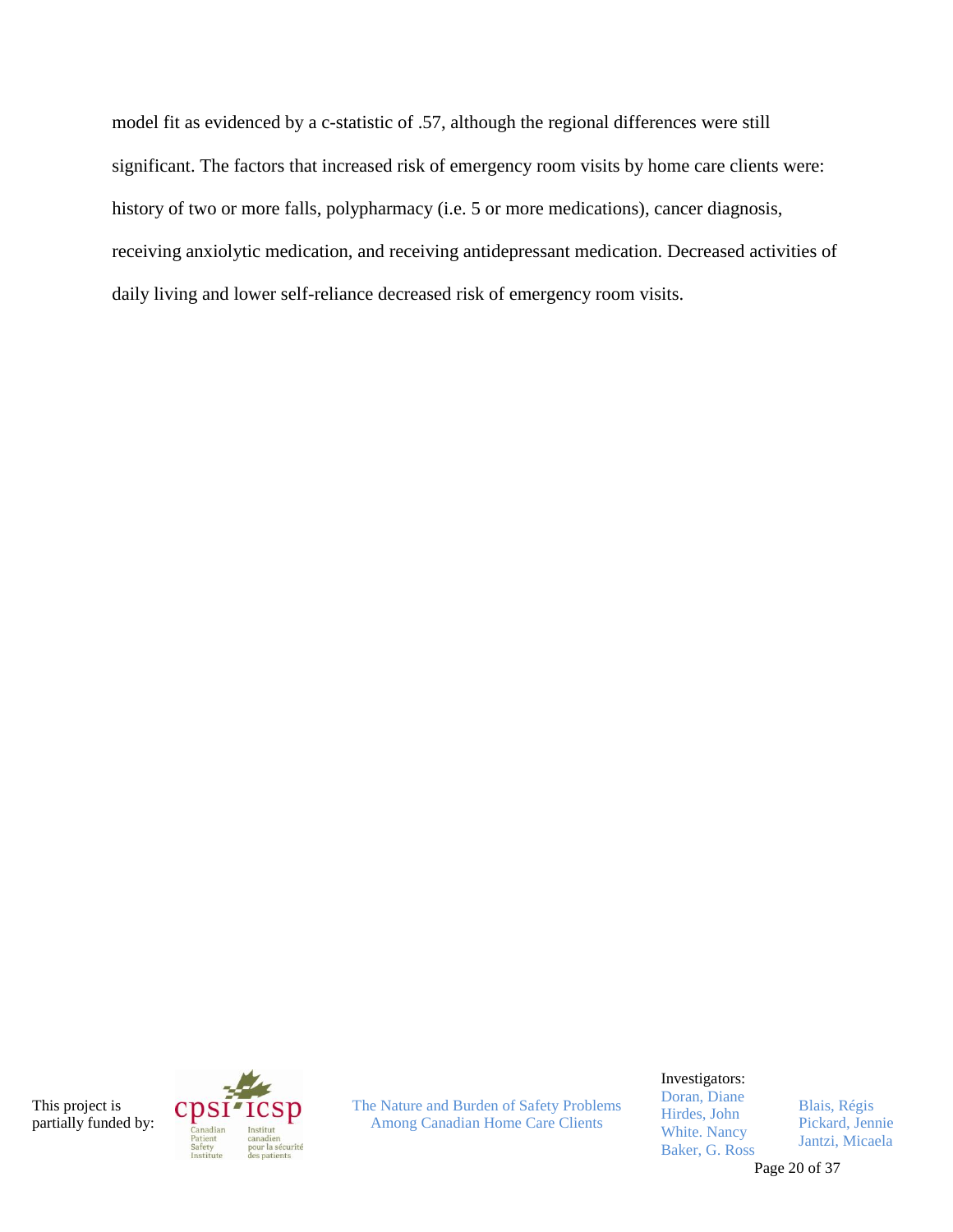### **Table 5. Logistic Regression Models**

|                                                      |             | Region only   |                   |      | Region and Age |                   |      | Region, Age and other<br>variables |                      |      |
|------------------------------------------------------|-------------|---------------|-------------------|------|----------------|-------------------|------|------------------------------------|----------------------|------|
|                                                      |             | Odds<br>ratio | Confidence limits |      | Odds<br>ratio  | Confidence limits |      | Odds ratio                         | Confidence<br>limits |      |
| Region                                               | <b>NS</b>   | 2.22          | 1.43              | 3.45 | 2.21           | 1.42              | 3.45 | 2.16                               | 1.39                 | 3.37 |
|                                                      | ON          | 2.51          | 1.64              | 3.85 | 2.50           | 1.63              | 3.84 | 2.44                               | 1.59                 | 3.74 |
|                                                      | <b>WRHA</b> | 1.00          | reference         |      | 1.00           | reference         |      | 1.00                               | reference            |      |
| Age categories                                       | < 65        |               |                   |      | 1.16           | 1.02              | 1.32 | 1.09                               | 0.96                 | 1.24 |
|                                                      | 65-74       |               |                   |      | 1.05           | 0.93              | 1.19 | 0.99                               | 0.88                 | 1.13 |
|                                                      | 75-84       |               |                   |      | 0.96           | 0.87              | 1.06 | 0.93                               | 0.84                 | 1.02 |
|                                                      | $85+$       |               |                   |      | 1.00           | reference         |      | 1.00                               | reference            |      |
| <b>Risk Factors</b>                                  |             |               |                   |      |                |                   |      |                                    |                      |      |
| <b>Patient Characteristics</b>                       |             |               |                   |      |                |                   |      | 1.20                               | 1.08                 | 1.33 |
| Two or more falls                                    |             |               |                   |      |                |                   |      |                                    |                      |      |
| Activities of daily living                           |             |               |                   |      |                |                   |      | 0.84                               | 0.78                 | 0.92 |
| Cancer diagnosis                                     |             |               |                   |      |                |                   |      | 1.16                               | 1.03                 | 1.32 |
| Self reliance index<br><b>Health Care Management</b> |             |               |                   |      |                |                   |      | 0.88                               | 0.80                 | 0.98 |
| Received anxiolytic<br>medication                    |             |               |                   |      |                |                   |      | 1.17                               | 1.05                 | 1.30 |
| Received antidepressant<br>medication                |             |               |                   |      |                |                   |      | 1.14                               | 1.04                 | 1.26 |
| Polypharmacy                                         |             |               |                   |      |                |                   |      | 1.50                               | 1.34                 | 1.69 |
| c-statistic                                          |             |               | 0.512             |      |                | 0.524             |      |                                    | 0.570                |      |

This project is partially funded by:  $CDSI'$  ${\tt SD}$ Canadian<br>Patient<br>Safety<br>Institute Institut canadien<br>pour la sécurité des patients

The Nature and Burden of Safety Problems Among Canadian Home Care Clients

#### Investigators: Doran, Diane

Hirdes, John White. Nancy Baker, G. Ross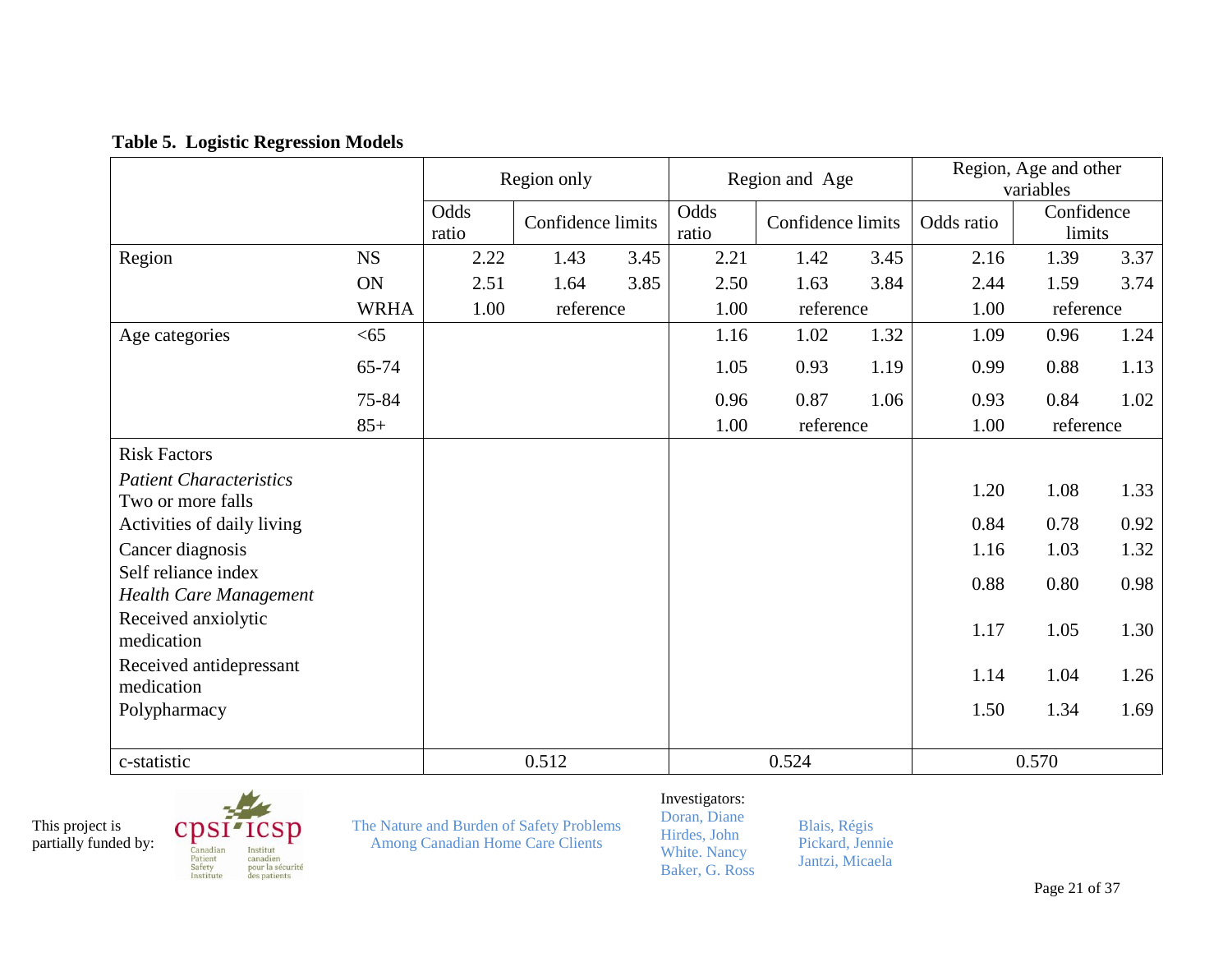Objectives 3 and 4 were addressed by engaging approximately 20 HC stakeholders who attended the Ontario Association for Community Care Access Centres' annual conference, in a consensus workshop for the purpose of soliciting stakeholder feedback about the proposed list of safety risks and adverse events. Participants were presented with the results of the data analysis of RAI-HC safety and adverse event indicators. They had the opportunity to engage in discussion for the purpose of clarifying the types of issues/indicators that represent safety risk, contrast these with quality indicators, propose criteria/rules that could guide the determination of measurable safety indicators, and propose potential safety outcomes that could be developed into a set of indicators for performance monitoring and reporting. Participants also rated the importance of each safety indicator on a scale ranging from 1 (low) to 9 (high). The results of the participants' ratings are summarized in Table 6. It is important to note that the list of safety risks and adverse events in Table 6 does not reflect all of the indicators investigated in this study because we included additional indicators for analysis following the feedback from the stakeholders and based on new evidence that emerged in the literature. In general, the participants' ratings reflect high perceived importance for most indicators. Indicators that received low ratings (<6) were: possible depression and tobacco use.

#### **Table 6: Home Care Stakeholder Ratings of Safety Risk and Adverse Event Indicators**

| <b>Safety Indicator</b>                                       | <b>Importance</b>                           |
|---------------------------------------------------------------|---------------------------------------------|
| <b>Safety Risks</b>                                           | mean (sd)                                   |
| $>2$ falls in last 90 days OR since last assessment           | 8.23(0.83)                                  |
| Polypharmacy/cognitive impairment and no medication oversight | 7.92(0.64)                                  |
| Aggressive behavior                                           | 7.85(0.99)                                  |
| Cognitive impairment $(CPS2+)$                                | 7.67(1.07)                                  |
| No caregiver (was present before)                             | 7.67(1.07)                                  |
| Client smoke and dangerous use (O2, high CPS)                 | 7.64(1.57)                                  |
| Unsafe housing, lighting status                               | 7.45(1.75)                                  |
| Cognitive or physical decline                                 | 7.15(1.34)                                  |
|                                                               | Investigators:<br>$\mathbf{r}$ $\mathbf{r}$ |

This project is partially funded by:



The Nature and Burden of Safety Problems Among Canadian Home Care Clients

| Investigators:      |  |
|---------------------|--|
| Doran, Diane        |  |
| Hirdes, John        |  |
| <b>White, Nancy</b> |  |

Baker, G. Ross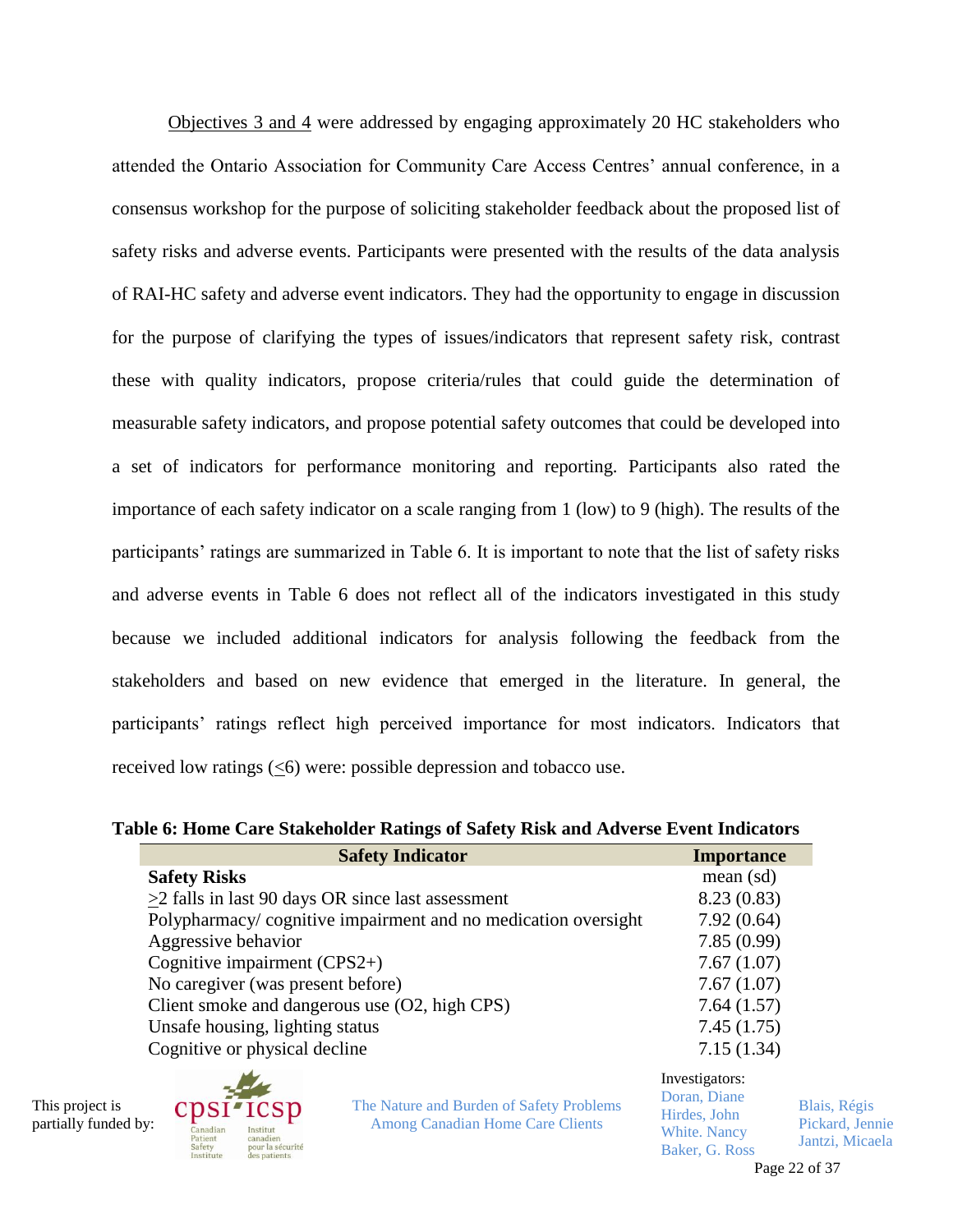| No medication review in last 180 days                        | 7.08(1.66) |
|--------------------------------------------------------------|------------|
| Medication adherence less than 80% of time                   | 7.00(1.41) |
| Morbid obesity and requires weight bearing help for transfer | 6.83(1.99) |
| Polypharmacy (5 or more medications)                         | 6.79(2.01) |
| Functional impairment (ADL hierarchy $2+$ )                  | 6.67(1.78) |
| Caregiver exposure to Tuberculosis or HIV                    | 6.36(1.96) |
| Social isolation with distress                               | 6.23(1.79) |
| Possible depression (DRS $3+$ )                              | 5.83(1.90) |
| Tobacco use                                                  | 4.78(1.64) |
| <b>Adverse Events</b>                                        |            |
| New caregiver decline                                        | 7.31(1.80) |
| New wound/pressure ulcer                                     | 6.69(1.44) |
| New pneumonia                                                | 6.23(1.54) |
| New hospitalization                                          | 6.15(1.82) |
| New urinary tract infection                                  | 6.08(1.68) |

#### **Discussion**

#### *Limitations*

One limitation of this study was that it was not possible to validate the actual occurrence of an adverse event identified through the RAI-HC reporting system. There are several steps that would need to be pursued in order to validate the indicators we have identified. First it would be helpful to validate the indicators with a larger sample of HC stakeholders in order to confirm the importance of the adverse event and safety risk indicators and to identify where there are gaps. Second, to be consistent with our definition of adverse events, it is important to confirm that the adverse events identified were attributable to health care management. In order to do this it would be necessary to conduct a chart audit for the purpose of identifying true positive cases. It would also be helpful to link the cases identified through the RAI-HC reporting system to the hospital discharge administrative database in order to identify reasons for re-hospitalization or reasons for visits to the emergency department (ED). This would enable determination of

This project is partially funded by:



The Nature and Burden of Safety Problems Among Canadian Home Care Clients

Investigators: Doran, Diane Hirdes, John White. Nancy Baker, G. Ross Blais, Régis Pickard, Jennie Jantzi, Micaela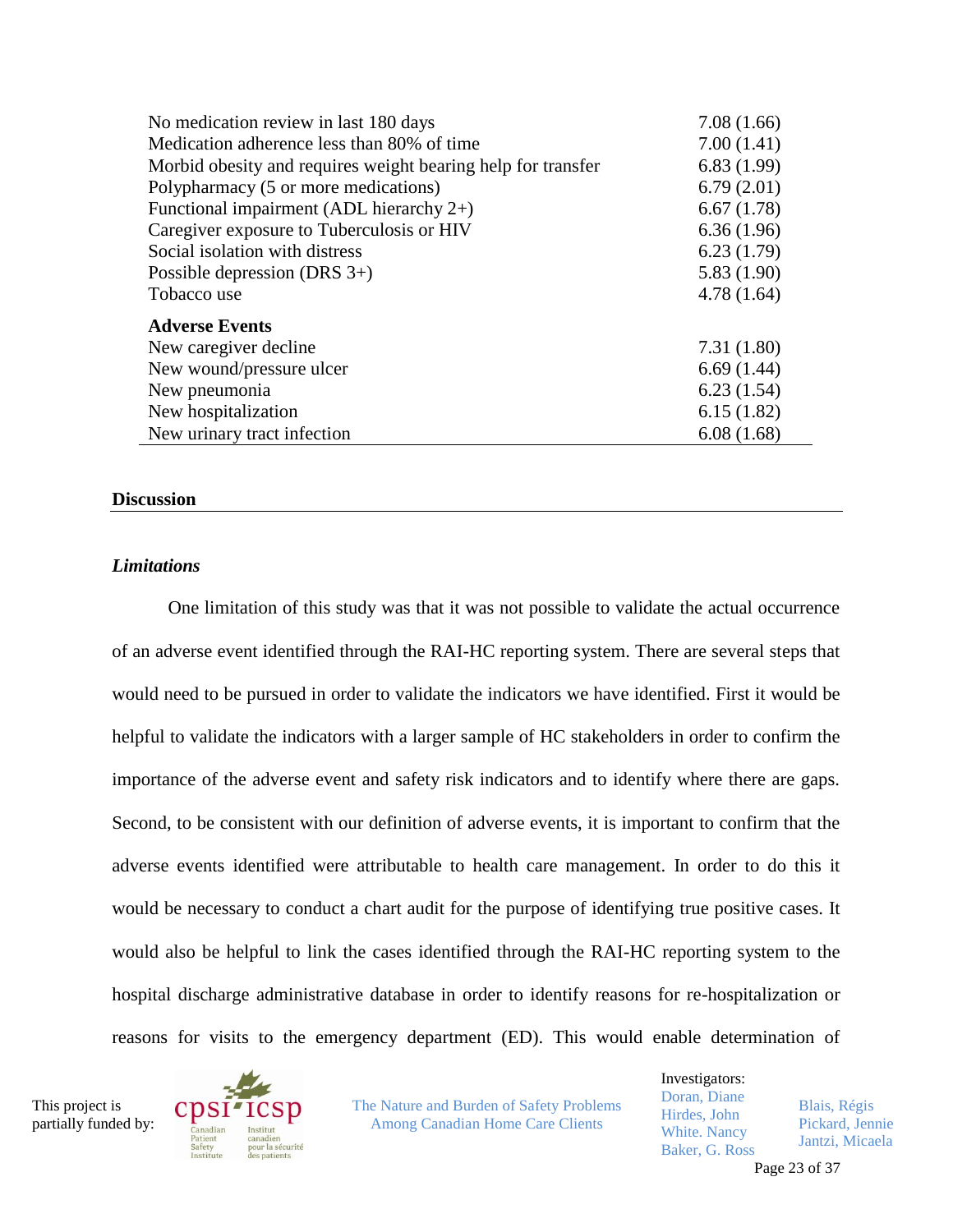whether the return visit to the hospital or ED could have been prevented and was associated with home health care management.

Another limitation is the possibility that some adverse events are not documented on the RAI-HC assessment tool. Furthermore, because assessments are completed on average every six months, it is possible that an adverse event could occur and be missed if it was reconciled and not noted by the client or family caregiver at the time of the follow-up RAI-HC assessment. A third limitation is that not all home care clients are represented in the database because only long-stay clients qualify for a RAI-HC assessment. Thus the study findings are only generalizable to long-stay clients. This may change over time as provinces/territories move toward the use of the interRAI Contact Assessment as the screening methodology for home care intake. That instrument will be used to support decision making related to the need for RAI-HC assessments in all home care intakes, not only for long stay clients.

#### *Related Literature*

The findings in this study are consistent with the results of some of the previous research. For example, the study by Madigan and Fortinsky (1999) identified unexpected deaths, falls, accidents, and wound deterioration as the most frequent adverse events in their sample of US home care clients<sup>3</sup>. The study of Winnipeg HC clients identified injurious falls, medication related events, pressure ulcers, and mental harm as the most frequent adverse events<sup>5</sup>. Sears's (2008) study of Ontario HC clients identified the following types of adverse events: falls with injury, medication error, pressure ulcer, general decline, delayed healing, infection, etc. The potential adverse events we identified in our study are similar to those identified in this past research. New fall (11%), unintended weight loss (9%), new ER visits (7%), and new hospital

This project is partially funded by:



The Nature and Burden of Safety Problems Among Canadian Home Care Clients

Investigators: Doran, Diane Hirdes, John White. Nancy Baker, G. Ross Blais, Régis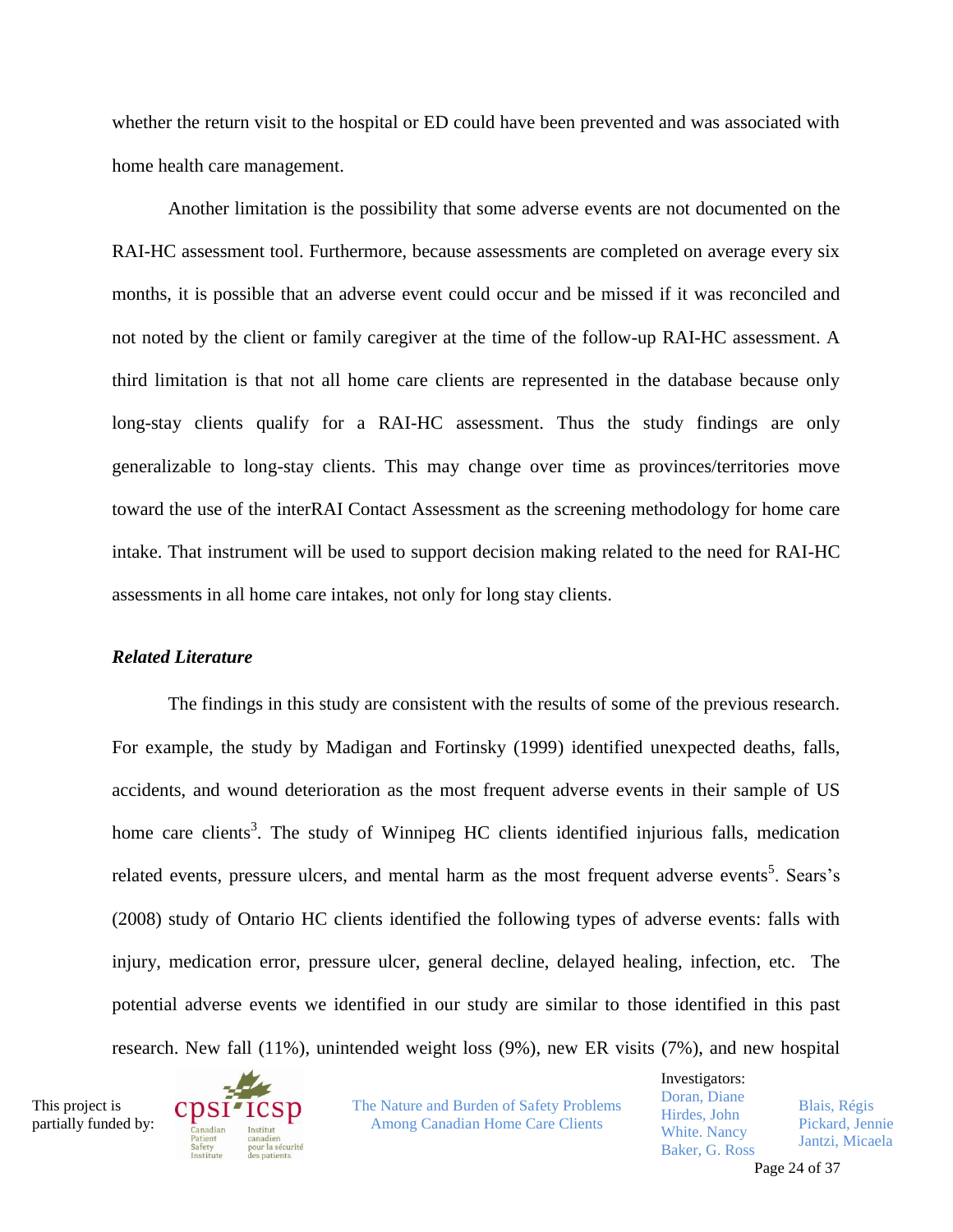visits (8%) were the most prevalent potential adverse events identified in our study. A small proportion of the HC clients were identified as experiencing a new urinary tract infection (2%). There are some adverse events identified in previous literature, such as wound deterioration (with the exception of pressure ulcer), medication events, unexpected death, which are not identified through the RAI-HC assessment.

The methodology in this study did not enable confirmation of whether the injuries resulting from these potential adverse events were preventable. It is also not possible to know whether the rates we observed were an under-representation of adverse events/outcomes in community clients or whether they were an over-estimation. If we compare our rates to those reported by Sears, for instance, there is some indication that our rates are lower for events such as ED visit (7% versus 33%) or patient complications (e.g., CVA) (2% versus 11%). On the other hand, our rates are a little higher than the rates reported by Madigan and Fortinsky for UTI (2% versus 1%). These differences in rates could be a function of a number of factors such as differences in operational definitions for adverse events, in approach for data collection, sample sizes, variations in service provided between programs, and in HC client population.

Our study has made a contribution to the home care safety literature by providing data for the first time on safety risk indicators. Safety risks are potentially amenable to health care intervention and, for this reason, provide health care organizations and providers with valuable information for care planning. Failure to address safety risks could constitute poor quality care and thus provide a basis for quality improvement initiatives.

The most prevalent safety risks we identified were 1) polypharmacy, 2) decline in physical function, 3) decline in cognitive function, 4) history of two or more falls, and 5) social

This project is partially funded by:



The Nature and Burden of Safety Problems Among Canadian Home Care Clients

Investigators: Doran, Diane Hirdes, John White. Nancy Baker, G. Ross Blais, Régis Pickard, Jennie Jantzi, Micaela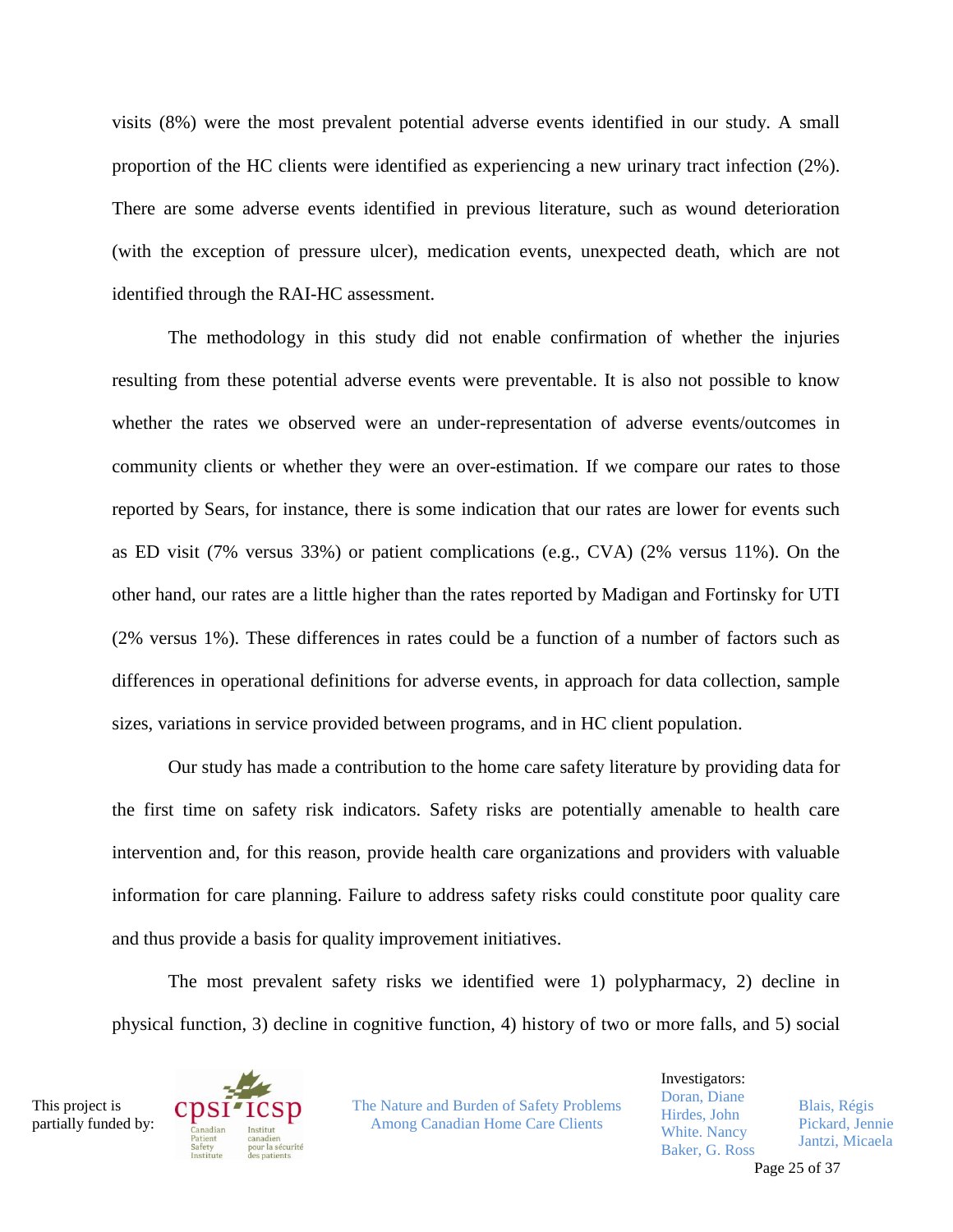isolation with distress. It was noteworthy that some clients had a combination of two or more safety risks, rendering them potentially at further vulnerability for poor outcome. For example, there were clients who experienced a decline in physical function (or cognitive function) who also lived alone. There were also clients with polypharmacy, a history of cognitive decline, who lived alone. Future research needs to explore the extent to which these combinations of risk factors increase the client's vulnerability to poor outcome.

Some safety risks and some of the potential adverse events occurred in a small percentage of the home care population included in this study. We elected to include these indicators in recognition that some indicators will have low rates but are still important to consider because at the individual level they are important from both a patient and staff safety point of view.

Our study findings have implications for health policy and health care intervention. For example, we need to begin to develop evidence about best practices for ameliorating safety risk. Ultimately this is the most important direction for future work because monitoring risk on its own will not result in improvements in the safety and quality of health care. Monitoring needs to be linked with best practices so that meaningful improvements in the quality of health care can be attained. Doran and Sidani described this approach to quality improvement as "outcomes focused knowledge translations"<sup>11</sup>. Outcomes-focused knowledge translation aims at achieving continuous improvement of patient care through the uptake of research evidence and feedback data about patient outcomes. Best practice evidence exists for intervening in several of the safety risks identified in this study, such as patient falls, pressure ulcers, depression, and decline in cognitive function. Future research could start by targeting practices where the evidence is strong





The Nature and Burden of Safety Problems Among Canadian Home Care Clients

Investigators: Doran, Diane Hirdes, John White. Nancy Baker, G. Ross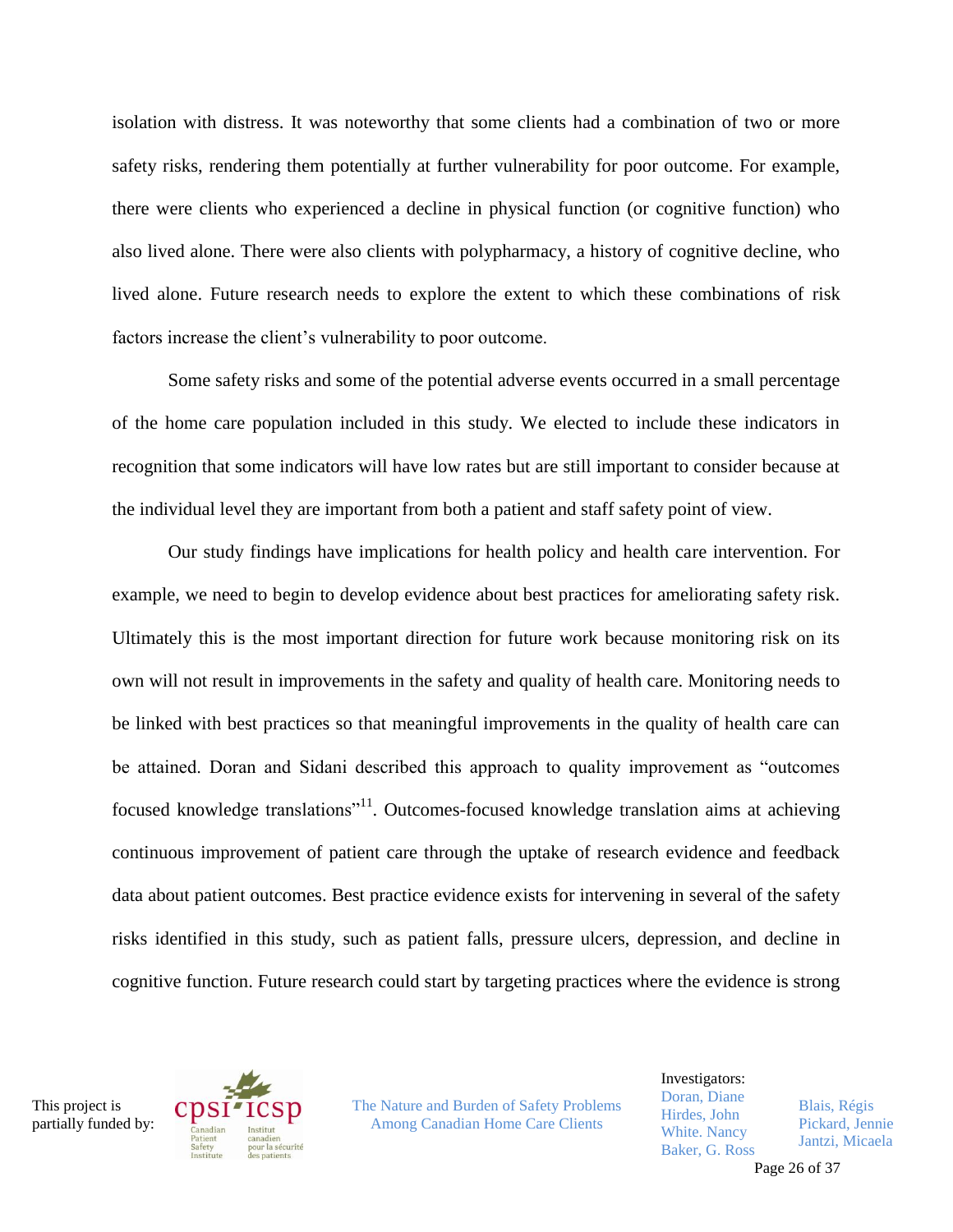to develop and evaluate knowledge translation strategies for risk modification among homecare clients.

#### *Conceptual Framework for Home Care Safety Indicators*

The third and fourth objectives of our research were to propose a conceptual framework for home care safety indicators and to propose potential safety outcomes that could be developed into a set of indicators for performance monitoring, reporting, and benchmarking across Canada. In developing a conceptual framework for home care patient safety indicators it is useful to consider what already exists in the literature, such as the conceptual framework for the international classification for patient safety proposed by the World Health Organization<sup>12</sup>. The WHO framework starts with the identification of contributing factors/hazards that result in a patient safety incident. A contributing factor is a "circumstance, action or influence (such as poor rostering or task allocation) which is thought to have played a part in the origin or development of an incident" (p.7). A patient safety incident is defined as "an event or circumstance which could have resulted, or did result, in unnecessary harm to a patient" (p.7). The WHO framework categorizes patient safety incidents into 15 types. An incident type is classified by type of process error (e.g., handover, waiting list, referral) and by type of problem, such as: not performed when indicated, incomplete, unavailable, wrong patient, wrong process. Each incident type is also described by patient characteristics (e.g., age, gender, primary diagnosis) and incident characteristics (e.g., care setting, treatment status, discipline involved). The conceptual framework includes consideration of whether the incident was detected, mitigating factors, patient outcomes and organization outcomes. The framework concludes with the identification of ameliorating actions.

This project is partially funded by:



The Nature and Burden of Safety Problems Among Canadian Home Care Clients

Investigators: Doran, Diane Hirdes, John White. Nancy Baker, G. Ross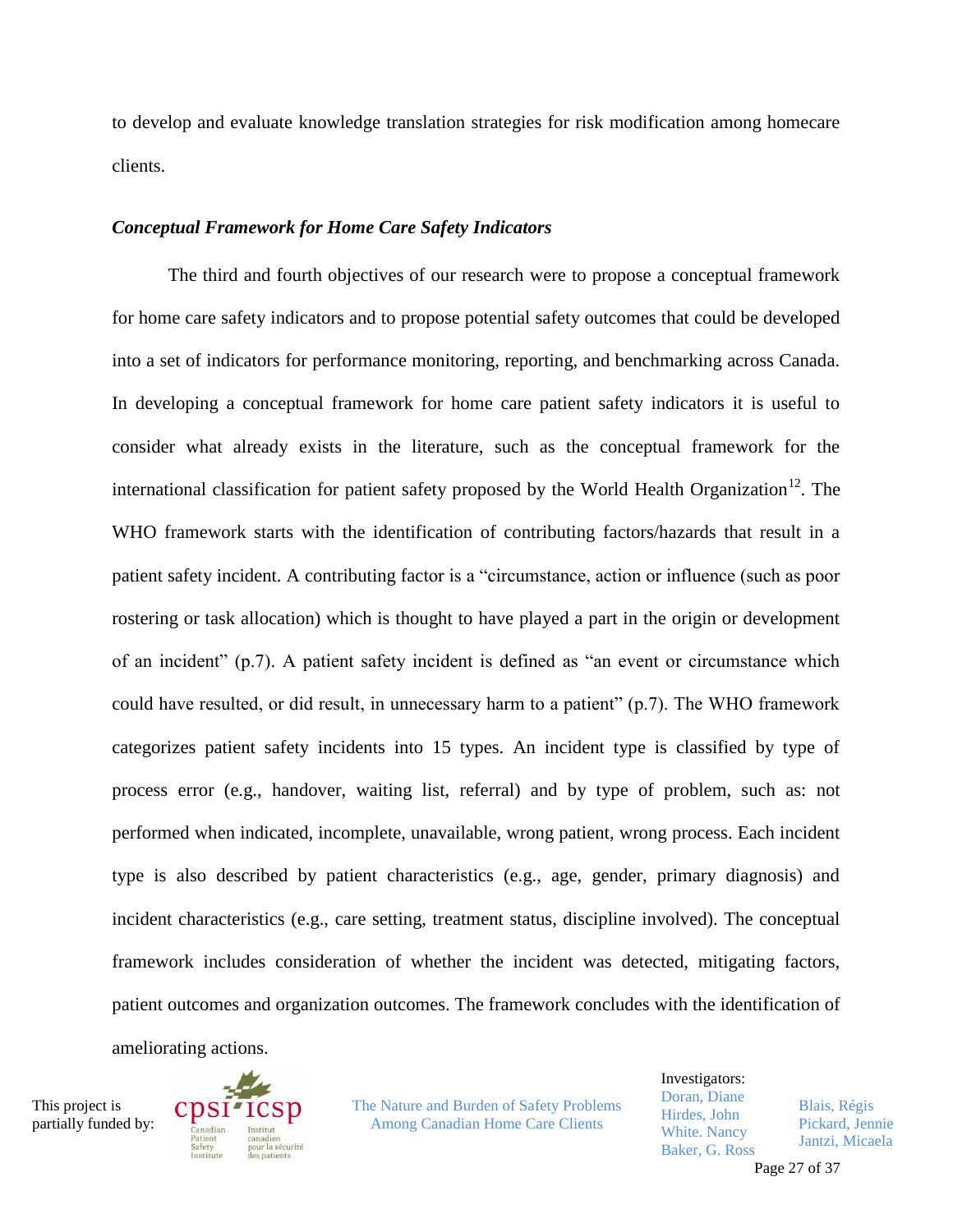Our modification of the WHO conceptual framework is presented in Figure 2. We also indicate within the figure where RAI-HC data could inform the identification of patient safety incidents, contributing factors, and outcomes. The RAI-HC instrument provides quite a lot of information about client's risk factors as well as contributing factors associated with the client's living situation. Of the fifteen types of patient safety incidents identified in the WHO conceptual framework, the RAI-HC instrument yields data primarily on two: falls and patient behaviour (e.g., substance abuse). In our study we proposed a third incident type not identified in the WHO conceptual framework, namely, family/caregiver adverse event. The RAI-HC instrument also provides comprehensive data on patient and family/caregiver outcomes.



<span id="page-28-0"></span>

*WHO Classification for Patient Safety* Reprinted with permission of the WHO. url1: http://www.who.int/patientsafety/taxonomy/en/

This project is partially funded by:



The Nature and Burden of Safety Problems Among Canadian Home Care Clients

Investigators: Doran, Diane Hirdes, John White. Nancy Baker, G. Ross Blais, Régis

Pickard, Jennie Jantzi, Micaela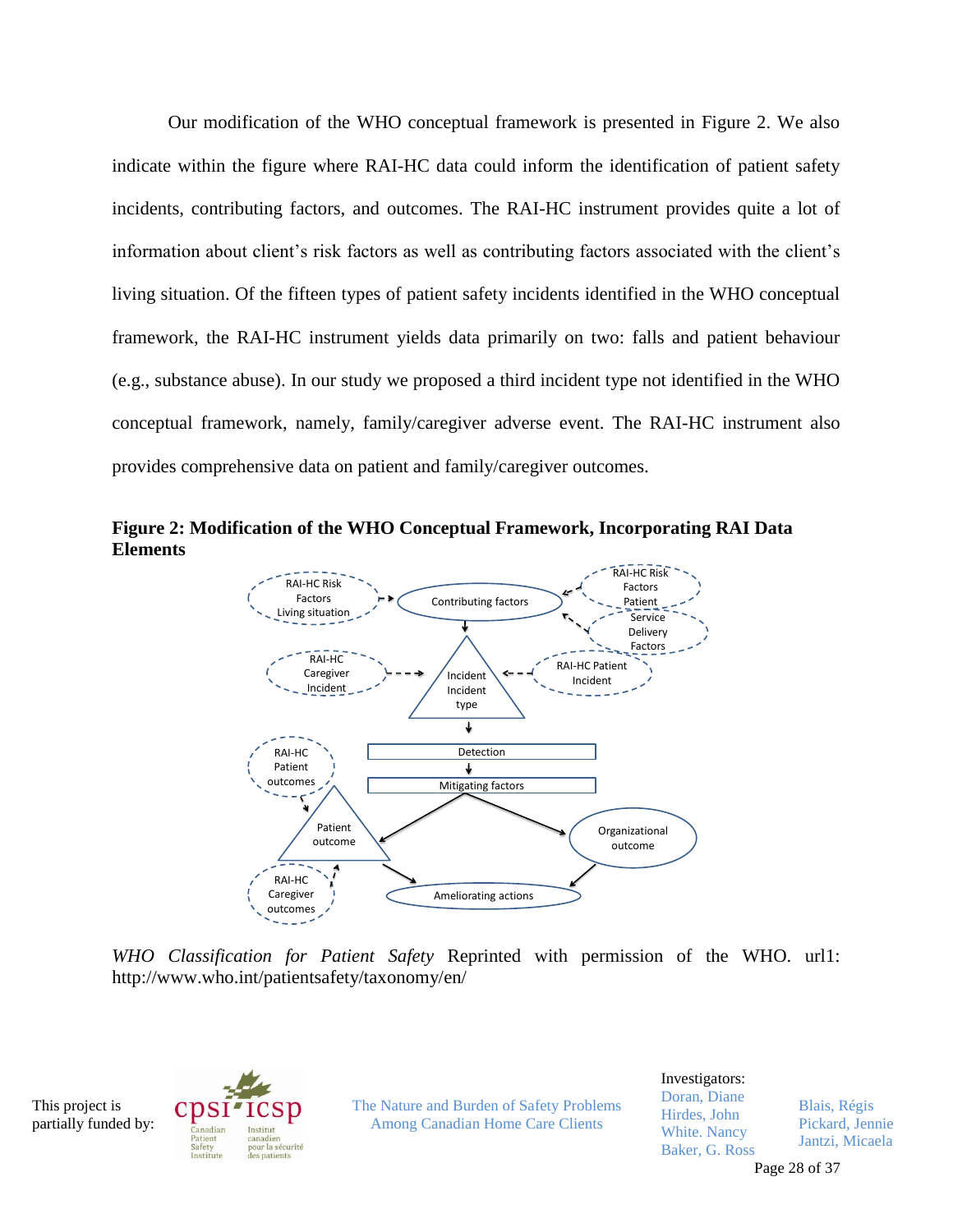The RAI-HC instrument is primarily designed to provide data on client outcomes, although it also contains some information about service provider and health service utilization. There are incident types that were defined by WHO that are not captured by the RAI-HC instrument. Examples include lack of data on clinical administration, clinical process, infrastructure, and resources/organization management. Also absent is information about organizational outcomes and ameliorating actions. Within Canada there are other home care data sources for indicators identified in the WHO framework that are not obtainable through the RAI-HC instrument. For example, the Home Care Database (HCDB) in Ontario is a relational database that captures key service components of Community Care Access Centres (CCAC) and their interactions with clients<sup>13</sup>. It includes information such as client demographics, diagnosis, surgical procedure, episode number, living arrangement, client grouping by service goals, careproduct category (e.g., nursing, PT, OT), service setting, type and dollar cost of service delivered, discharge date, and discharge disposition. Further research is needed to clarify the extent to which this database and home care databases in other provinces and territories are able to provide information on clinical processes and administrative processes that contribute to our understanding of adverse events in home care setting.

We suggest that the most significant contribution of the RAI-HC data is in identification of client risk factors and in providing a comprehensive determination of client outcome status. An understanding of client risk is essential to effective preventative action. The client outcomes, such as return visits to the hospital or emergency department, should be considered flags that signal the need for further investigation. In and of themselves, they do not constitute a patient safety incident because further information is needed about the contributing factors, clinical

This project is partially funded by:



The Nature and Burden of Safety Problems Among Canadian Home Care Clients

Investigators: Doran, Diane Hirdes, John White. Nancy Baker, G. Ross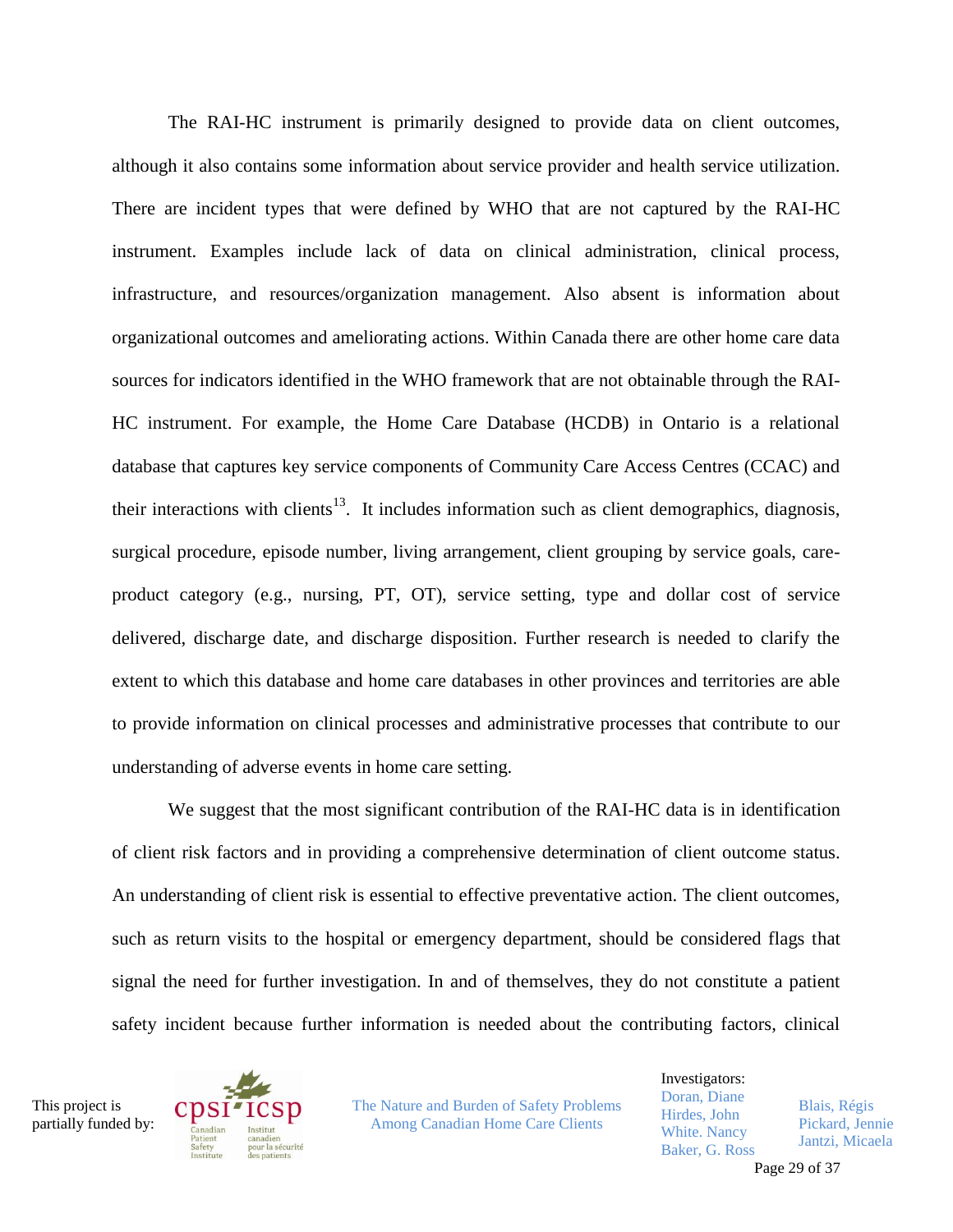processes and problems associated with the outcomes in order to determine whether harm associated with health care management has occurred. Thus we would suggest that the RAI-HC is useful for identifying client risk and for identifying a potential adverse event. The linkage back to the process of care should then become the responsibility of those doing a quality review when an organization has a particularly high rate of adverse events overall or with subgroups.

We suggest two types of indicators be incorporated into a set of indicators for risk screening, performance monitoring, reporting, and benchmarking across Canada. The first involves the client characteristics and situational factors that create increased risk for an adverse event or adverse outcome. These are classified in Table 7 into client physical or cognitive factors, behavioural factors, living situation, and health care management factors.

|                                   | <b>Safety Risk Factor</b>                                  |
|-----------------------------------|------------------------------------------------------------|
| Client characteristic             | Decline in physical function                               |
|                                   | Decline in cognitive function                              |
|                                   | Decline in mental function                                 |
|                                   | Social isolation with distress                             |
|                                   | Hearing deficit                                            |
|                                   | Vision deficit                                             |
| Client behavioural characteristic | History of 2 or more falls                                 |
|                                   | Non-adherence to medication                                |
|                                   | Substance abuse                                            |
|                                   | Smoking                                                    |
|                                   | and oxygen in the home                                     |
|                                   | and others in the home (second hand smoke)                 |
|                                   | Aggressive behaviours                                      |
|                                   | HIV and/or tuberculosis infections                         |
|                                   | and others in the home                                     |
|                                   | Morbid obesity and requiring weight bearing assistance for |
|                                   | transfer                                                   |
| <b>Client living situation</b>    | Lives alone and decline in physical function               |
|                                   | Lives alone and decline in cognition                       |
|                                   | Unsafe housing                                             |
| Health care management factors    | Polypharmacy                                               |
|                                   | Investigators:                                             |

**Table 7: Patient Safety Risk Factors Identified through the RAI-HC Assessment Tool**

This project is partially funded by:



The Nature and Burden of Safety Problems Among Canadian Home Care Clients

Doran, Diane Hirdes, John

White. Nancy Baker, G. Ross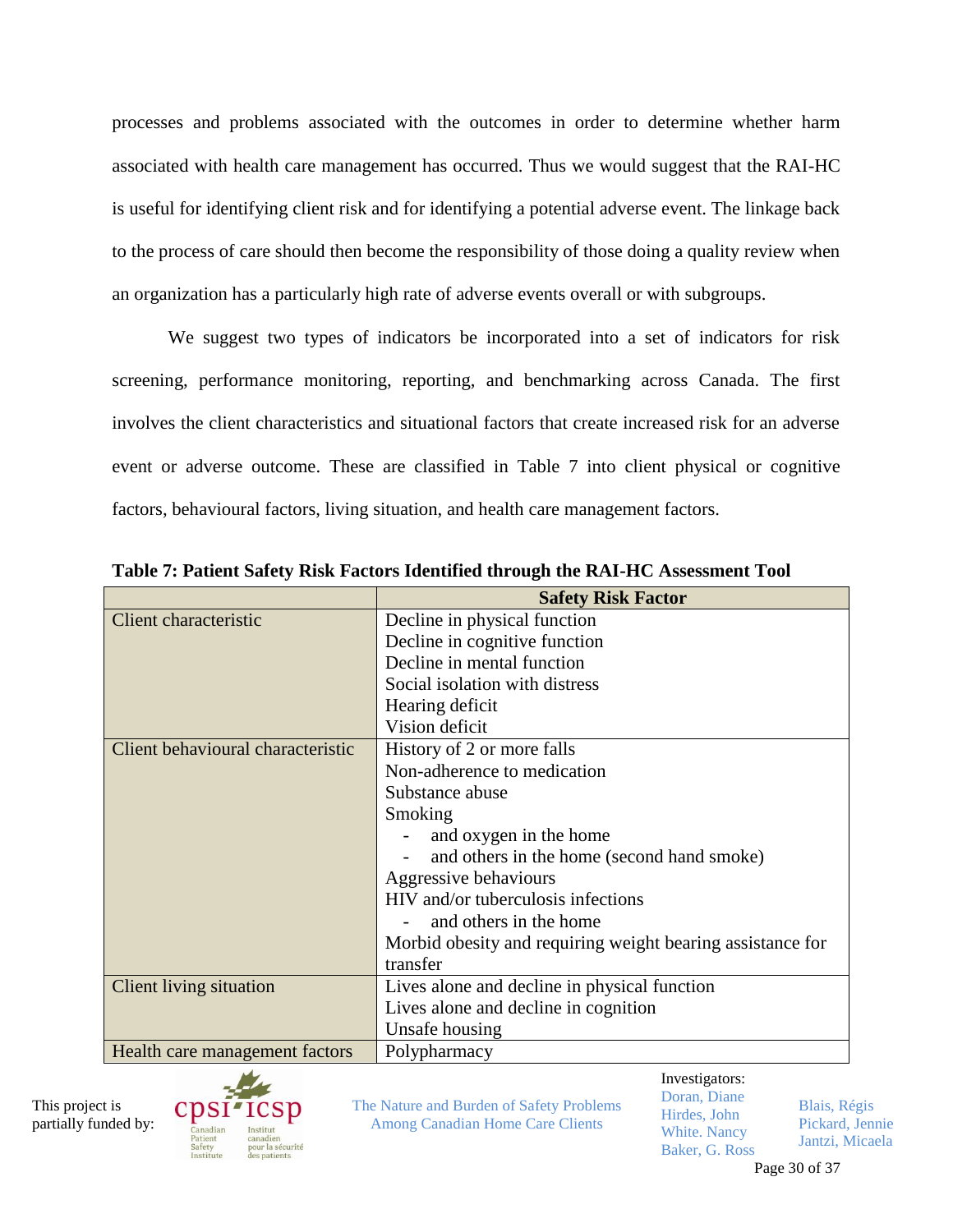| <b>Safety Risk Factor</b>                       |
|-------------------------------------------------|
| and history of cognitive impairment             |
| No medication review                            |
| for clients with polypharmacy and/or history of |
| cognitive impairment                            |

The second type of patient safety indicator is an event/incident that happened to a home care client or caregiver, which could have resulted, or did result, in unnecessary harm to the client or caregiver. Using the RAI-HC data, we are able to identify three different types of patient safety incidents; fall, increased use of health care resources, and adverse outcome. These are summarized in Table 8. These patient safety incidents could serve as screening criteria; when they are identified further investigation should be undertaken to determine the underlying contributing factors, care processes, and mitigating factors. If investigation establishes the occurrence of an adverse event, it would also be important to document any ameliorating actions taken.

|                                       | <b>Patient Safety Incident</b>                        |
|---------------------------------------|-------------------------------------------------------|
| Fall                                  | Fall                                                  |
|                                       | fall that results in injury (not currently available) |
| Increase use of health care resources | New hospital visit                                    |
|                                       | New ER visit                                          |
| Adverse outcome                       | Unintended weight loss                                |
|                                       | Unexpected cognitive decline                          |
|                                       | New urinary tract infection                           |
|                                       | New caregiver decline                                 |
|                                       | New dehydration                                       |
|                                       | New bowel problem                                     |

**Table 8: Patient Safety Incidents Identified through the RAI-HC Assessment Tool**

This project is partially funded by:



The Nature and Burden of Safety Problems Among Canadian Home Care Clients

Investigators:

Doran, Diane Hirdes, John White. Nancy Baker, G. Ross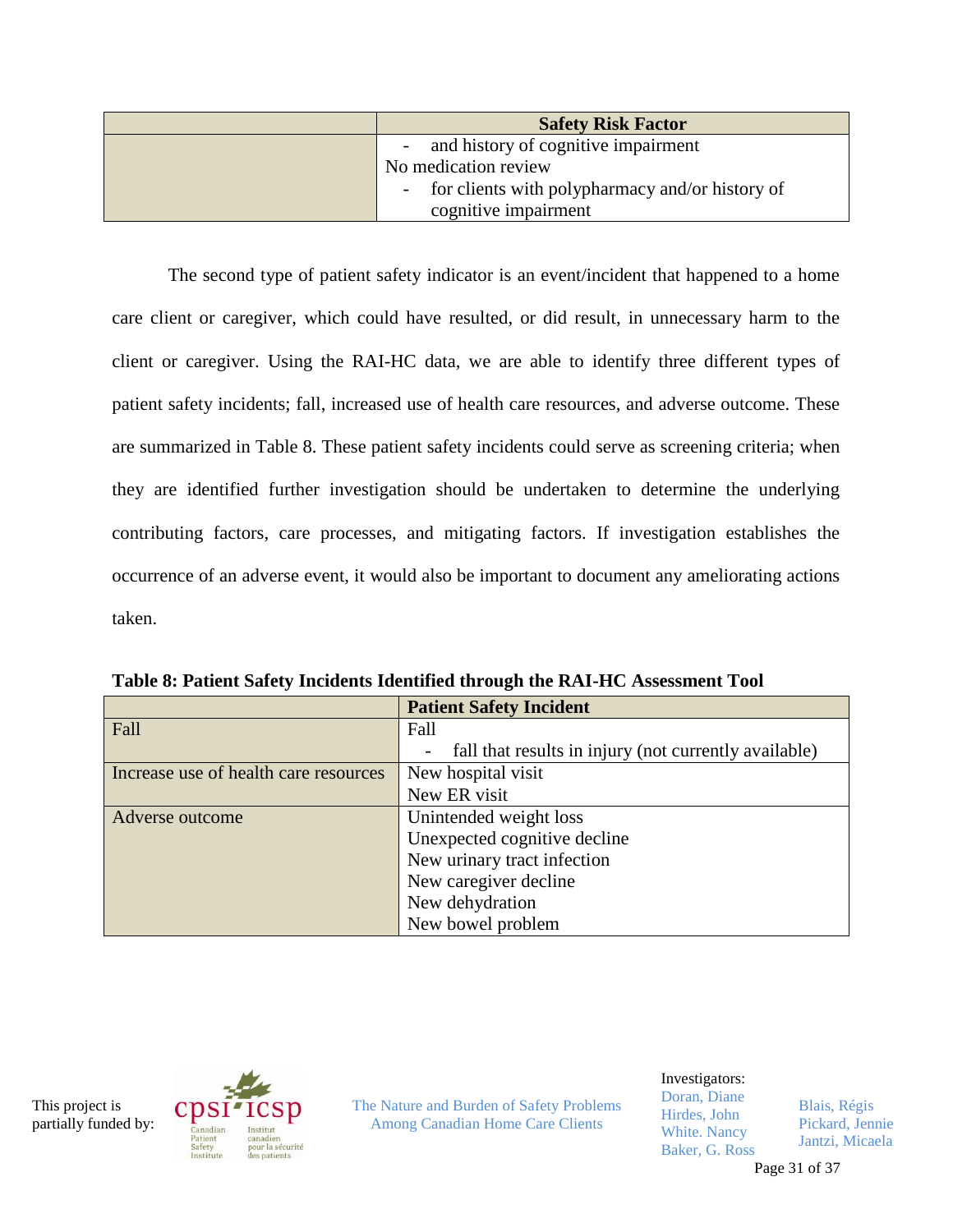The purpose of this study was to identify the nature and prevalence of patient safety problems among Canadian homecare (HC) clients, using data collected through the RAI-HC© assessment instrument. A list of patient safety risks factors was developed based on the previous literature. Analysis of data from the RAI-HC assessment instrument indicated significant variation in risk factors across regions of the country. There were small proportions of home care clients who presented with multiple risk factors. The extent to which these multiple risk factors increase the client's potential for poor outcome requires further research. We suggest that understanding clients' risk profile is foundational to effective patient care management.

The RAI-HC assessment provides data on three types of adverse events: patient fall, increased use of health care resources, and patient adverse outcome. Further investigation is required to confirm whether these adverse events occurred as a result of health care management before it will be possible to answer the question about prevalence of patient safety incidents among Canadian home care clients.

A second aim of the study was to propose a framework for identifying measurable patient safety indicators. The framework advanced in this study is based on the WHO conceptual framework for the international classification of patient safety<sup>12</sup>. We propose two types of indicators: patient safety risk factors and adverse outcomes. The RAI-HC assessment instrument provides data to support risk surveillance and outcomes monitoring. It therefore serves as one component of an overall patient safety performance monitoring and improvement framework. Directions for future research are proposed that will strengthen our ability to achieve a comprehensive strategy for home care patient safety.

This project is partially funded by:



The Nature and Burden of Safety Problems Among Canadian Home Care Clients

Investigators: Doran, Diane Hirdes, John White. Nancy Baker, G. Ross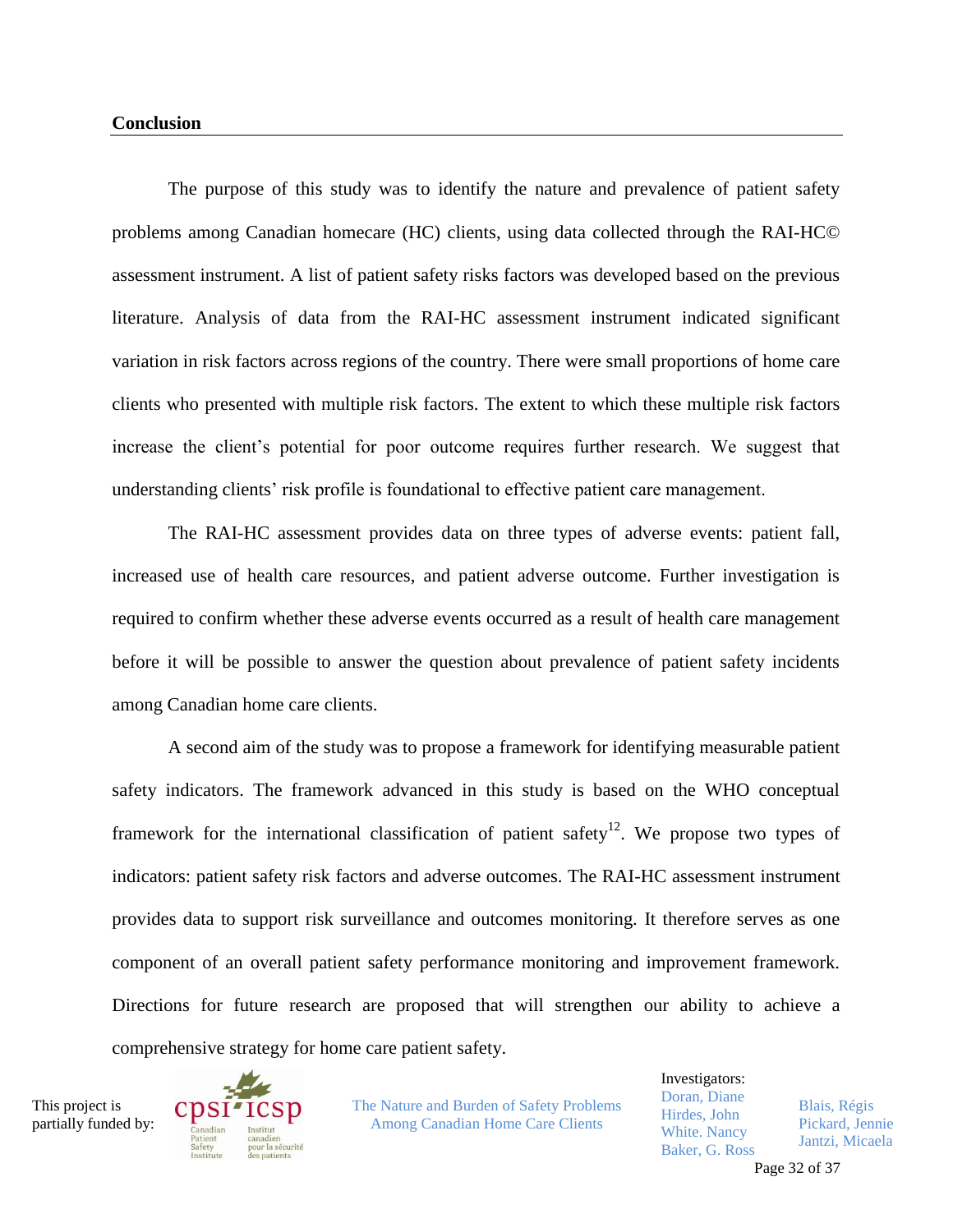We have identified the following directions for further research:

| <b>Future Research</b>                                                                                                                                                      |
|-----------------------------------------------------------------------------------------------------------------------------------------------------------------------------|
| Validate the list of adverse event and safety risk indicators with home care stakeholders<br>$\bullet$                                                                      |
| Conduct a scoping review of the literature to synthesize evidence on definitions, data<br>$\bullet$<br>collection approaches                                                |
| Conduct a validation study involving chart audits and linkage with the hospital discharge<br>٠<br>administrative database and the national ambulatory care reporting system |
| More thoroughly monitor HC safety problems (e.g. make sure we detect all or most<br>problems)                                                                               |
| Research appropriate actions/interventions to reduce safety risks (e.g. by better home<br>٠<br>follow-up of patient and caregiver condition)                                |
| Explore the relationships between safety risks and adverse events/outcomes, for the<br>٠<br>purpose of validating the safety risks, and determining high risk profiles      |
| Conduct research to identify which safety risks are appropriate for specific home care<br>٠<br>sub-populations                                                              |
| Focus research on knowledge translation strategies for evidence based practices related to<br>٠<br>safety risk modification in home care settings                           |
| Where an evidence gap exists, focus research to develop best practices for ameliorating<br>safety risk and preventing adverse events among home care clients                |
|                                                                                                                                                                             |

This project is partially funded by:



The Nature and Burden of Safety Problems Among Canadian Home Care Clients

Investigators:

Doran, Diane Hirdes, John White. Nancy Baker, G. Ross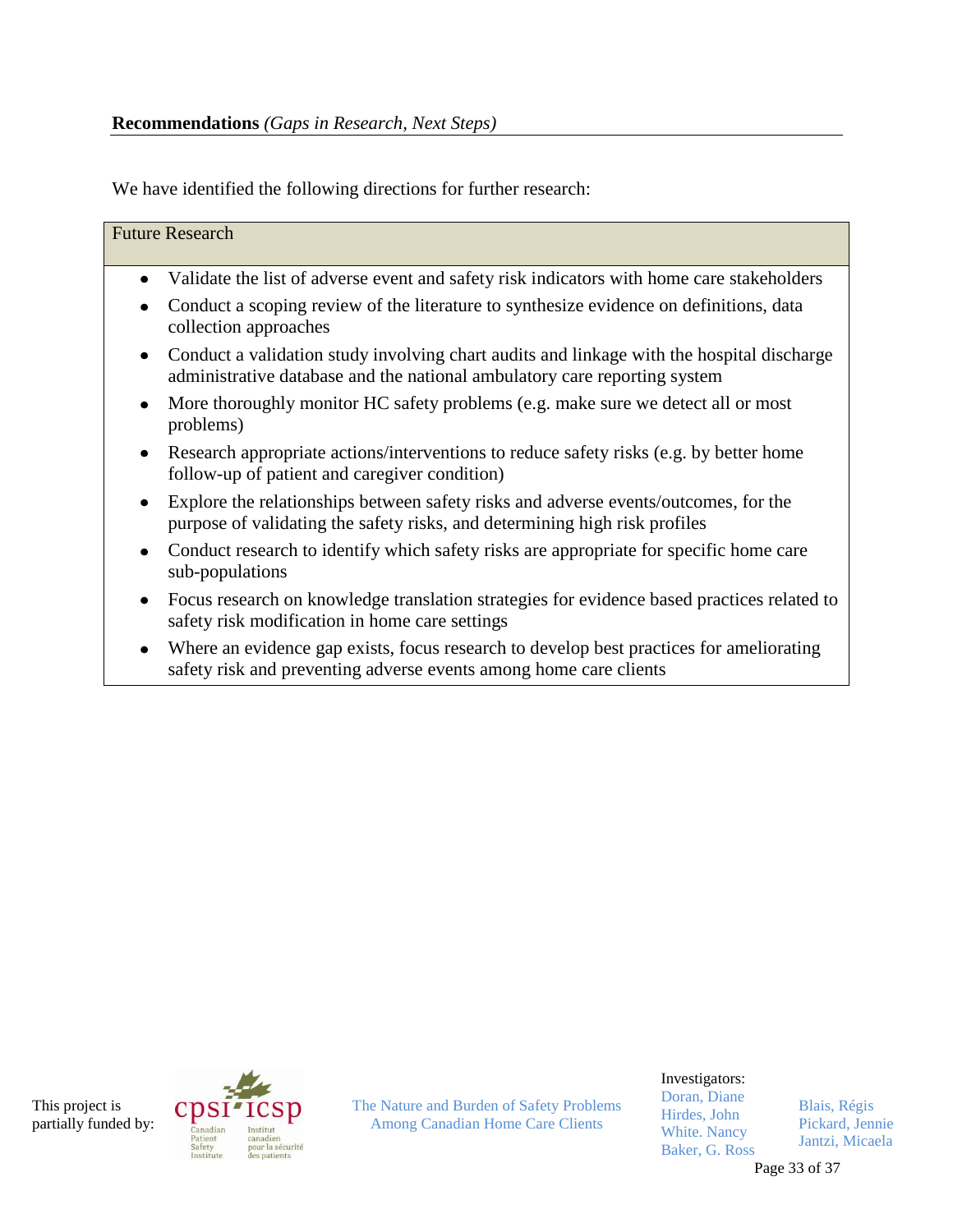# **References**

- 1. Hirdes J, Fries BE, Morris JN, Ikegami N, Zimmerman D, Dalby DM, et al. Home care quality indicators (HCQIs) based on the MDS-HC. *The Gerontologist* 2004;44(5):665-79.
- 2. Lang A, Edwards N. Safety in Home Care: Broadening the Patient Safety Agenda to Include Home Care Services. Edmonton, Alberta: Canadian Patient Safety Institute, 2006:1-42.
- 3. Madigan EA. A description of adverse events in home healthcare. *Home Healthcare Nurse* 2007;25(3):191-97.
- 4. Masotti P, Green M, Shortt S, Hunter D, Szala-Meneok K. Adverse events in community care: developing a research agenda. *Healthcare Quarterly* 2007;10(3):63-69.
- 5. Johnson KG. Adverse events among Winnipeg Home Care clients. *Healthcare Quarterly* 2006;9:127-34.
- 6. Sears NA. Harm from home care: A patient safety study examining adverse events in home care. University of Toronto, 2008.
- 7. Canadian Home Care Association. Portraits of Home Care in Canada. Ottawa, CHCA, 2008.
- 8. Hermann RC, Palmer RH. Common ground: a framework for selecting core quality measures for mental health and substance abuse care. *Psychiatric Services* 2002;53:281-87.
- 9. Baker GR, Norton PG, Flintoft V, Blais R, Brown A, Cox J, et al. The Canadian Adverse Events Study: the incidence of adverse events among hospital patients in Canada. *CMAJ* 2004;170(11):1678-86.
- 10. Doran DM, Hirdes J, Rgis B, Baker GR, Pickard J, Jantzi M. The nature and burden of patient safety problems among Canadian home care clients: Evidence from the RAI-HC

measurement system. *The Journal of Nursing Management* 2009;17:165-74.

This project is partially funded by:



The Nature and Burden of Safety Problems Among Canadian Home Care Clients

Investigators: Doran, Diane Hirdes, John White. Nancy Baker, G. Ross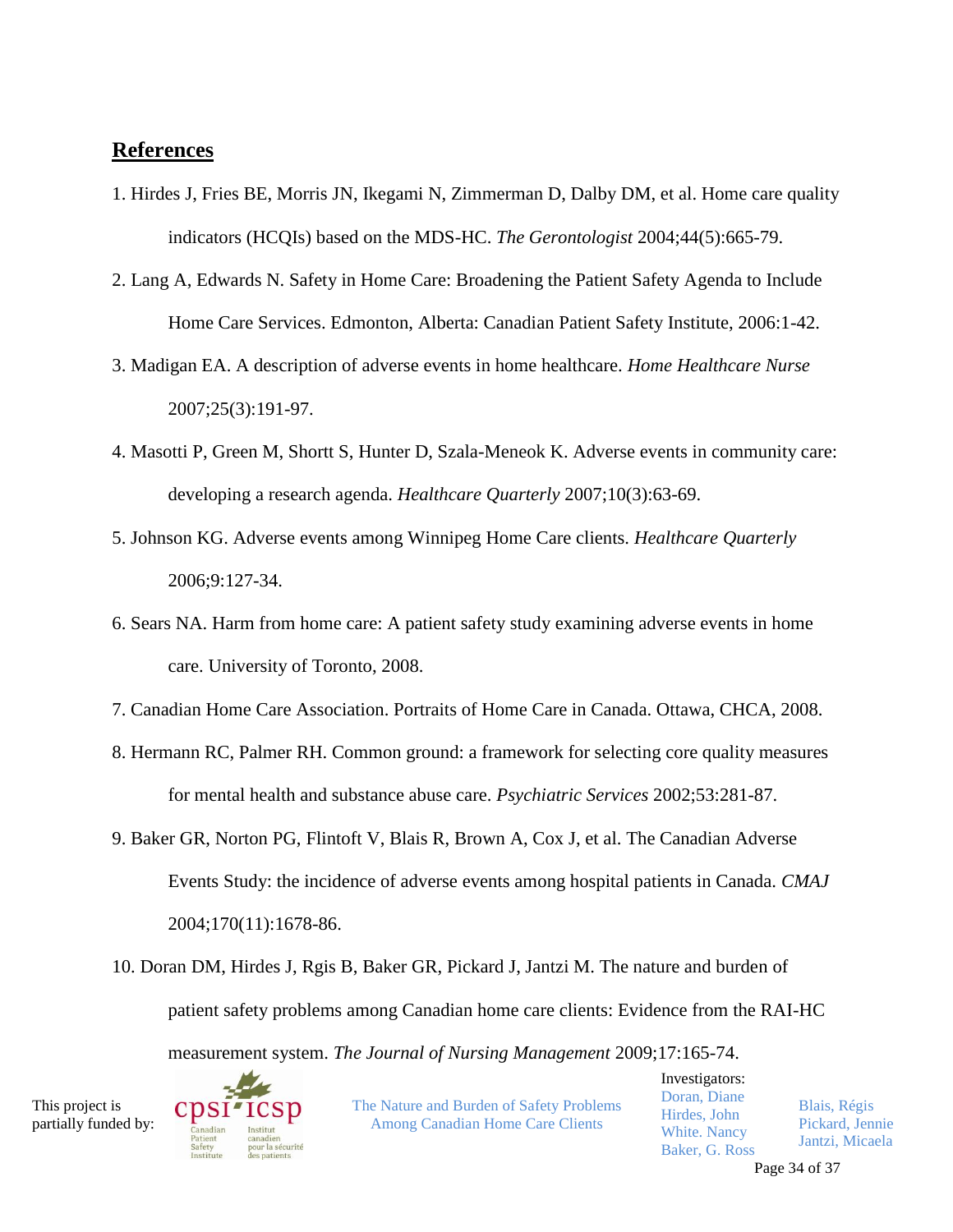- 11. Doran DM, Sidani S. Outcomes focused knowledge translation: A framework for knowledge translation and patient outcomes improvement. *Worldviews on Evidence-Based Nursing* 2007;4(1):3-13.
- 12. World Health Organization. The conceptual framework for the international classification for patient safety Version 1.0, 2007-2008. **<http://www.who.int/patientsafety/taxonomy/en/>**. In: World Health Organization, editor, 2008.
- 13. Ministry of Health and Long-Term Care of Ontario. Renewing the Ontario Home Care Administrative System (OHCAS),

**[http://www.health.gov.on.ca/transformation/providers/information/data\\_initiatives/](http://www.health.gov.on.ca/transformation/providers/information/data_initiatives/bg_ohcas.pdf)**

**[bg\\_ohcas.pdf](http://www.health.gov.on.ca/transformation/providers/information/data_initiatives/bg_ohcas.pdf)**. In: Ontario MoHaL-TCo, editor. Toronto, 2008.

This project is partially funded by:

*.*



The Nature and Burden of Safety Problems Among Canadian Home Care Clients

Investigators:

Doran, Diane Hirdes, John White. Nancy Baker, G. Ross